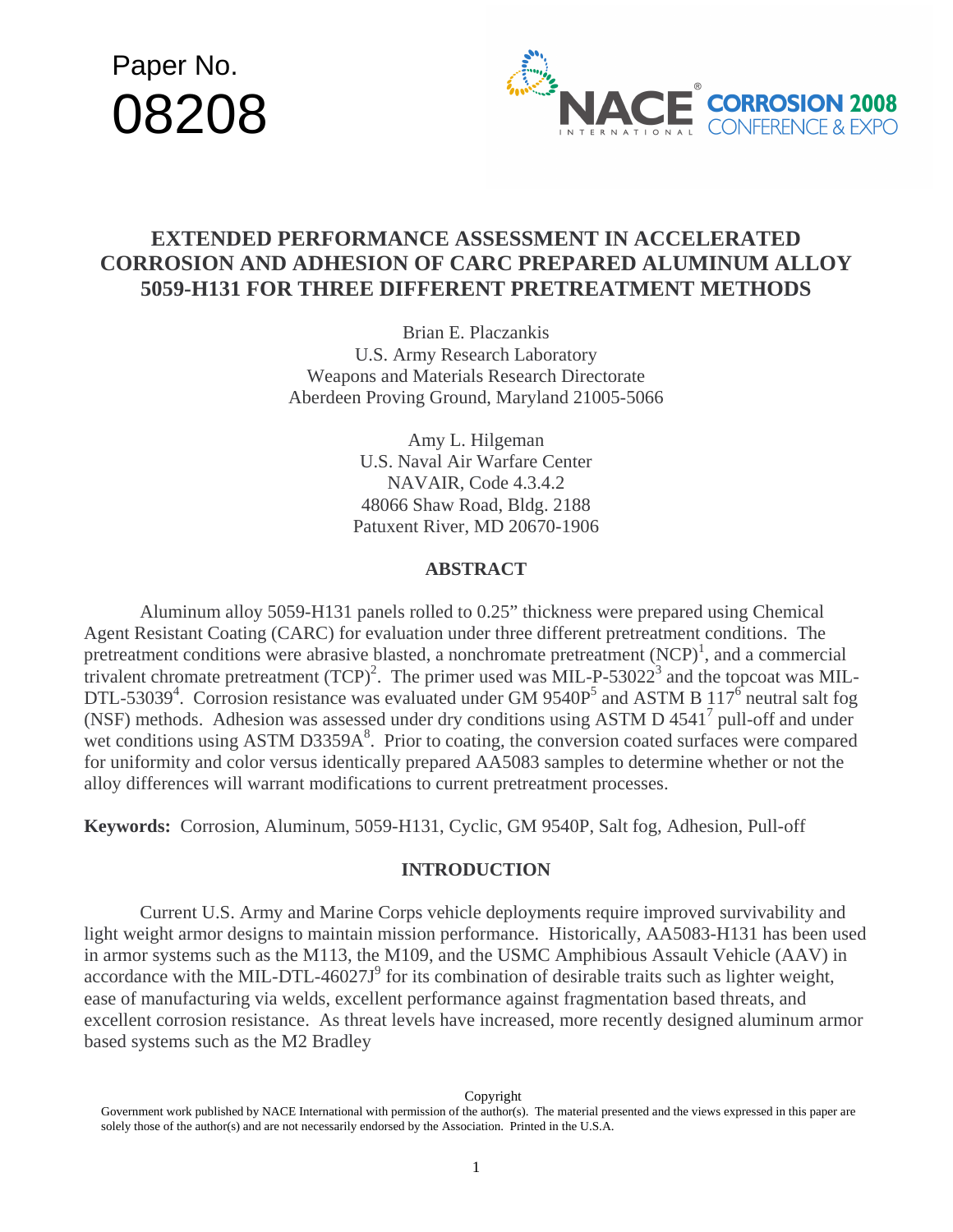| <b>Report Documentation Page</b>                                                                                                                                                                                                                                                                                                                                                                                                                                                                                                                                                                                                                                                                                                                                                                                                                                   |                                                                                                                                                                                    |                              |                                                     |                                           | Form Approved<br>OMB No. 0704-0188 |  |
|--------------------------------------------------------------------------------------------------------------------------------------------------------------------------------------------------------------------------------------------------------------------------------------------------------------------------------------------------------------------------------------------------------------------------------------------------------------------------------------------------------------------------------------------------------------------------------------------------------------------------------------------------------------------------------------------------------------------------------------------------------------------------------------------------------------------------------------------------------------------|------------------------------------------------------------------------------------------------------------------------------------------------------------------------------------|------------------------------|-----------------------------------------------------|-------------------------------------------|------------------------------------|--|
| Public reporting burden for the collection of information is estimated to average 1 hour per response, including the time for reviewing instructions, searching existing data sources, gathering and<br>maintaining the data needed, and completing and reviewing the collection of information. Send comments regarding this burden estimate or any other aspect of this collection of information,<br>including suggestions for reducing this burden, to Washington Headquarters Services, Directorate for Information Operations and Reports, 1215 Jefferson Davis Highway, Suite 1204, Arlington<br>VA 22202-4302. Respondents should be aware that notwithstanding any other provision of law, no person shall be subject to a penalty for failing to comply with a collection of information if it<br>does not display a currently valid OMB control number. |                                                                                                                                                                                    |                              |                                                     |                                           |                                    |  |
| 1. REPORT DATE<br>2008                                                                                                                                                                                                                                                                                                                                                                                                                                                                                                                                                                                                                                                                                                                                                                                                                                             |                                                                                                                                                                                    |                              | <b>3. DATES COVERED</b><br>00-00-2008 to 00-00-2008 |                                           |                                    |  |
| <b>4. TITLE AND SUBTITLE</b>                                                                                                                                                                                                                                                                                                                                                                                                                                                                                                                                                                                                                                                                                                                                                                                                                                       |                                                                                                                                                                                    |                              |                                                     | <b>5a. CONTRACT NUMBER</b>                |                                    |  |
|                                                                                                                                                                                                                                                                                                                                                                                                                                                                                                                                                                                                                                                                                                                                                                                                                                                                    | <b>Extended Performance Assessment in Accelerated Corrosion and</b><br><b>Adhesion of CARC Prepared Aluminum Alloy 5059-H131 for Three</b>                                         |                              |                                                     | 5b. GRANT NUMBER                          |                                    |  |
| <b>Different Pretreatment Methods</b>                                                                                                                                                                                                                                                                                                                                                                                                                                                                                                                                                                                                                                                                                                                                                                                                                              |                                                                                                                                                                                    |                              |                                                     |                                           | 5c. PROGRAM ELEMENT NUMBER         |  |
| 6. AUTHOR(S)                                                                                                                                                                                                                                                                                                                                                                                                                                                                                                                                                                                                                                                                                                                                                                                                                                                       |                                                                                                                                                                                    |                              |                                                     | 5d. PROJECT NUMBER                        |                                    |  |
|                                                                                                                                                                                                                                                                                                                                                                                                                                                                                                                                                                                                                                                                                                                                                                                                                                                                    |                                                                                                                                                                                    |                              |                                                     | <b>5e. TASK NUMBER</b>                    |                                    |  |
|                                                                                                                                                                                                                                                                                                                                                                                                                                                                                                                                                                                                                                                                                                                                                                                                                                                                    |                                                                                                                                                                                    |                              |                                                     | <b>5f. WORK UNIT NUMBER</b>               |                                    |  |
|                                                                                                                                                                                                                                                                                                                                                                                                                                                                                                                                                                                                                                                                                                                                                                                                                                                                    | 7. PERFORMING ORGANIZATION NAME(S) AND ADDRESS(ES)<br><b>U.S. Army Research Laboratory, Weapons and Materials Research</b><br>Directorate, Aberdeen Proving Ground, MD, 21005-5066 |                              |                                                     | <b>REPORT NUMBER</b>                      | 8. PERFORMING ORGANIZATION         |  |
|                                                                                                                                                                                                                                                                                                                                                                                                                                                                                                                                                                                                                                                                                                                                                                                                                                                                    | 9. SPONSORING/MONITORING AGENCY NAME(S) AND ADDRESS(ES)                                                                                                                            |                              |                                                     | 10. SPONSOR/MONITOR'S ACRONYM(S)          |                                    |  |
|                                                                                                                                                                                                                                                                                                                                                                                                                                                                                                                                                                                                                                                                                                                                                                                                                                                                    |                                                                                                                                                                                    |                              |                                                     | 11. SPONSOR/MONITOR'S REPORT<br>NUMBER(S) |                                    |  |
| <b>12. DISTRIBUTION/AVAILABILITY STATEMENT</b>                                                                                                                                                                                                                                                                                                                                                                                                                                                                                                                                                                                                                                                                                                                                                                                                                     | Approved for public release; distribution unlimited                                                                                                                                |                              |                                                     |                                           |                                    |  |
| <b>13. SUPPLEMENTARY NOTES</b><br>NACE Corrosion 2008 Conference & EXPO held in New Orleans, LA on March 16-20, 2008.                                                                                                                                                                                                                                                                                                                                                                                                                                                                                                                                                                                                                                                                                                                                              |                                                                                                                                                                                    |                              |                                                     |                                           |                                    |  |
| 14. ABSTRACT                                                                                                                                                                                                                                                                                                                                                                                                                                                                                                                                                                                                                                                                                                                                                                                                                                                       |                                                                                                                                                                                    |                              |                                                     |                                           |                                    |  |
| <b>15. SUBJECT TERMS</b>                                                                                                                                                                                                                                                                                                                                                                                                                                                                                                                                                                                                                                                                                                                                                                                                                                           |                                                                                                                                                                                    |                              |                                                     |                                           |                                    |  |
| 16. SECURITY CLASSIFICATION OF:                                                                                                                                                                                                                                                                                                                                                                                                                                                                                                                                                                                                                                                                                                                                                                                                                                    |                                                                                                                                                                                    |                              | 17. LIMITATION OF                                   | 18. NUMBER                                | 19a. NAME OF                       |  |
| a. REPORT<br>unclassified                                                                                                                                                                                                                                                                                                                                                                                                                                                                                                                                                                                                                                                                                                                                                                                                                                          | b. ABSTRACT<br>unclassified                                                                                                                                                        | c. THIS PAGE<br>unclassified | <b>ABSTRACT</b><br>Same as<br><b>Report (SAR)</b>   | OF PAGES<br>20                            | <b>RESPONSIBLE PERSON</b>          |  |

**Standard Form 298 (Rev. 8-98)**<br>Prescribed by ANSI Std Z39-18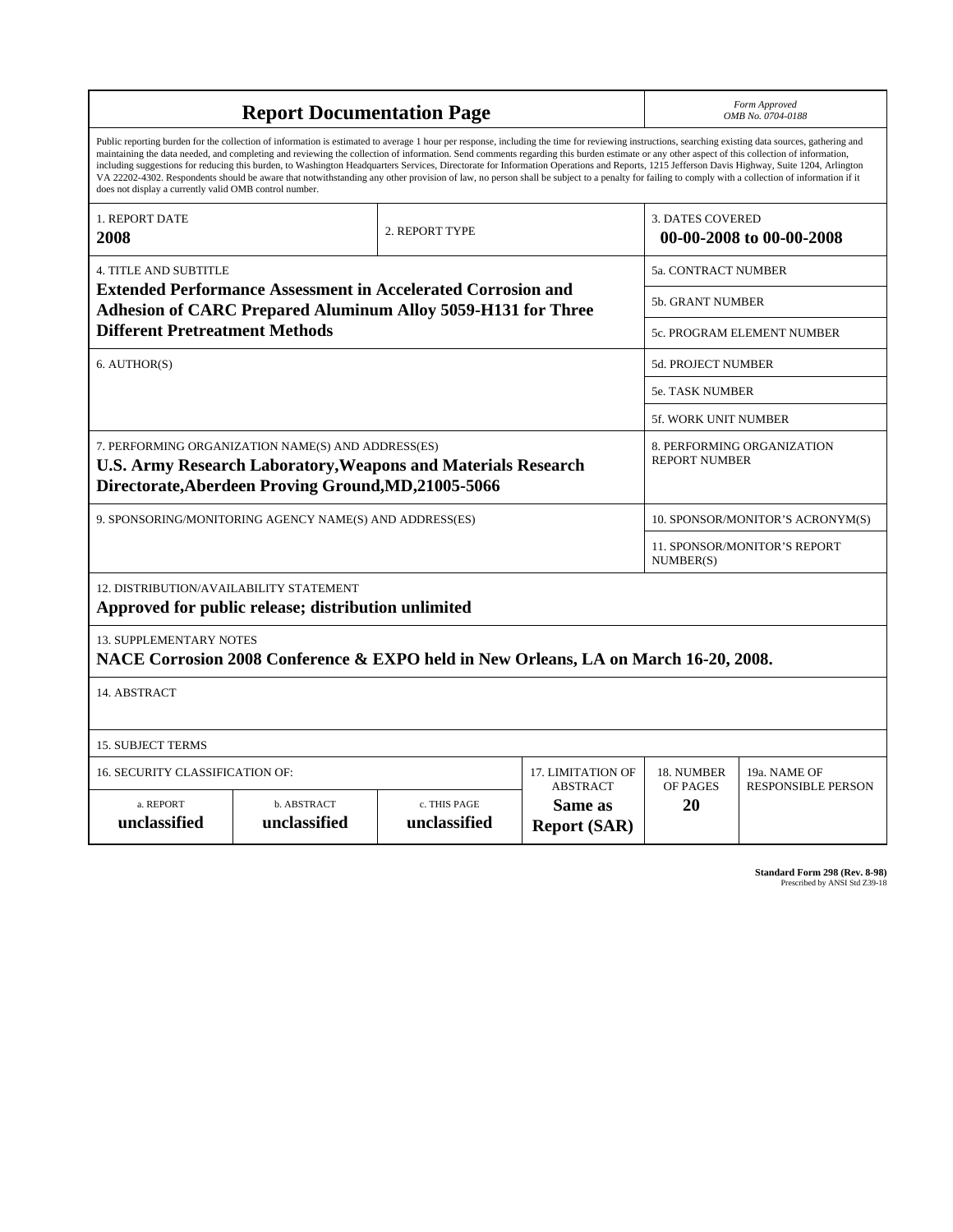and the USMC Expeditionary Fighting Vehicle (EFV) have migrated to higher strength Al alloys such as  $AA7039^{10}$ ,  $AA2219^{11}$ , and  $AA2519^{12}$ . These higher strength alloys provide better ballistic protection versus armor piercing threats and can also derive lighter weight hull designs from their increased yield and tensile strengths. Unfortunately, corrosion resistance for these alloys significantly decreases versus AA5083-H131 whether by stress corrosion cracking in AA7039 or from pitting and exfoliation in AA2519. This decrease in corrosion resistance has had profound effects on maintenance, the application of coatings, as well as environmental implications from the need to compensate for corrosion deficiencies through the use of hexavalent chromium based protection schemes.

 Aluminum alloy 5083-H131 has many desirable traits but is lacking higher strength, thus imparting decreased survivability versus armor piercing AP threats. An alternate aluminum alloy that delivered the positive characteristics of AA5083-H131 with increased mechanical properties and improved performance against AP threats would represent an ideal choice for consideration as an aluminum armor material for production and repair of new and existing systems.

 One possible alloy that could fulfill this role is AA5059-H131, an alloy that is produced by Aleris International Inc.<sup>13</sup> in Koblenz, Germany. As with AA5083, AA5059 is a magnesium based non heat treatable aluminum alloy that is strengthened via mechanical strain hardening. As a result of the strain hardening process, the 5000 series alloys receive the "H" designation rather than the "T" designation that is typical for heat treatable Al alloys. The 5059 alloy contains greater amounts of Mg than 5083 as well as some additions of Zn and Zr for grain refinement. Tables 1 and 2 compare the compositional and mechanical properties of AA5083, AA5059, and other military specification aluminum armors. Marine grade tempers of AA5059 such as H116 and H321 have been commercially available and in use for many years on yachts, ferries, and catamarans. However, limited information was known in regards to the hard H131 temper that would be applicable for armor plate.

 A Foreign Comparative Test (FCT) proposal was submitted in 2004 to the Office of the Secretary of Defense (OSD) to examine and verify AA5059-H131 for possible use as an armor repair material for battle damaged or cracked armor plate sections on the M2 Bradley hull. Although the project was approved, it was initially unfunded for FY05 but eventually funded for FY06. The project goals were to verify the material performance in ballistics<sup>14</sup>, blast resistance, weldability, corrosion due to sensitization, general corrosion and CARC coatings compatibility, and to update or create a military specification to include the alloy if proven successful.

 All of the evaluations to date have been highly successful with the lone exception being decreased resistance to sensitization. A recent study by  $NAVSEA<sup>15</sup>$  found the AA5059 to be more susceptible to sensitization than AA5083. However, AA5059 was no more susceptible than AA5456, an armor alloy that in addition to AA5083 is fully compliant under the MIL-DTL-46027 armor specification. As a result of easily meeting or exceeding the balance of the remaining project goals, AA5059 was included in a revised edition of the armor military specification, MIL-DTL-46027 $K^{16}$ , effective July 31, 2007.

#### **EXPERIMENTAL PROCEDURE**

 The purpose of this study was to verify the performance and compatibility of the AA5059 alloy when coated with variations of CARC coating systems most likely to be used at original equipment manufacturer (OEM) production facilities, and to determine what differences or unforeseen issues may exist when 5059 is used. The focus areas for these evaluations include ASTM B 117 neutral saltfog corrosion, GM 9540P cyclic corrosion, ASTM D 4541 pull-off adhesion, and ASTM D 3359A wet adhesion. Test panels of AA5059-H131 measuring 4.0" X 6.0" were machined from 0.25" thick plate. Based upon feedback from Project Manager Heavy Brigade Combat Team<sup>17</sup> (PM-HBCT) and BAE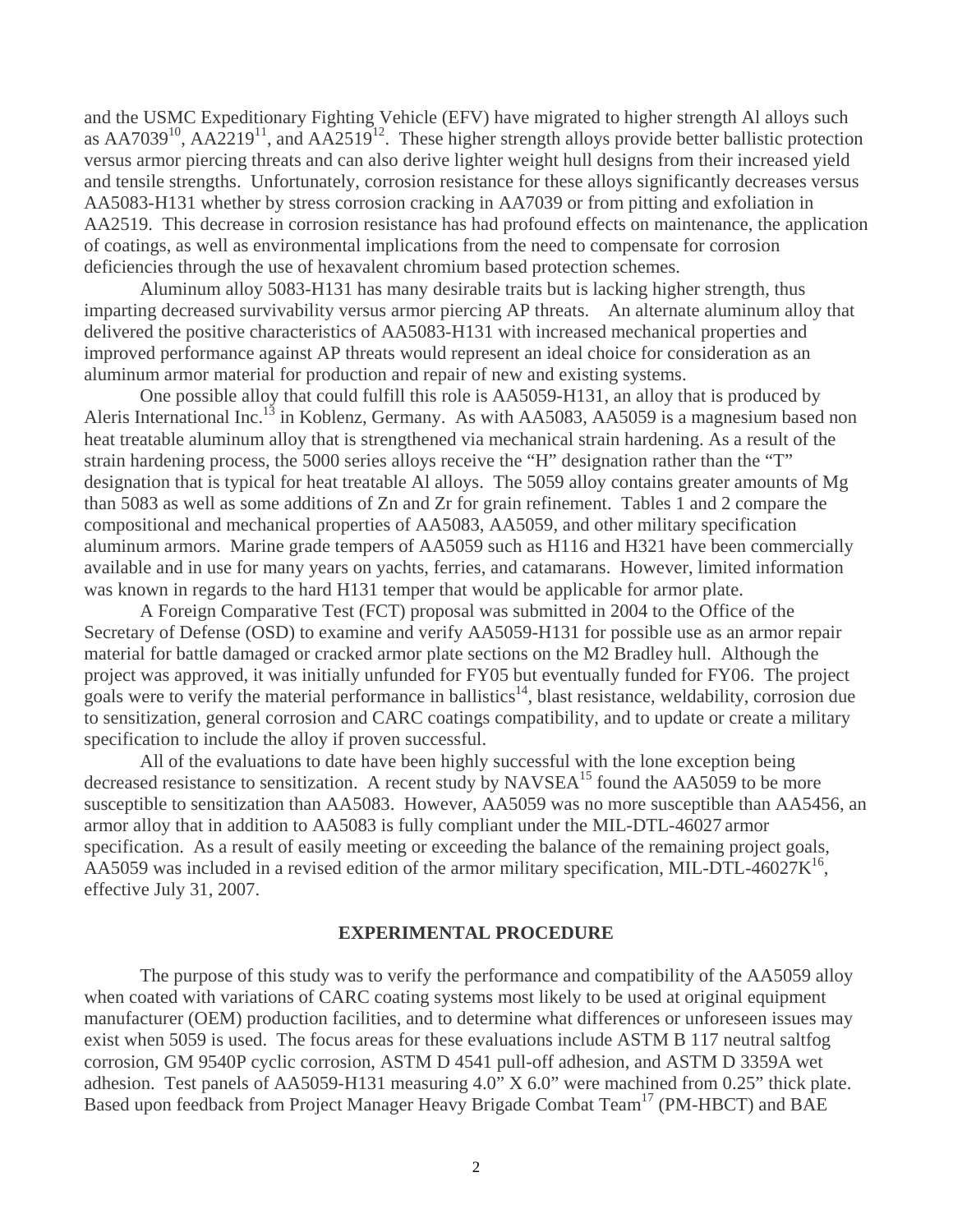Systems<sup>18</sup>, a coatings matrix based upon likely production line scenarios was devised. The matrix consisted of three different surface preparations: Abrasive Blast, a nonchromate pretreatment (NCP), and a commercial trivalent chromate pretreatment (TCP) with one primer/topcoat combination. The TCP pretreatment is a variant of the NAVAIR developed formulation and fully complies with both MIL- $\rm DTL$ -5541 $\rm F^{19}$  and MIL-DTL-81706B<sup>20</sup> as a type II nonhexchrome variation. It is listed on the MIL-DTL-81706B Qualified Products List<sup>21</sup> (QPL). The abrasive blast media was 85 grit almandite garnet applied at 110 psi. Prior to applying the conversion coating, test panels were cleaned using a nonsilicated, non-chromated, mildly alkaline aluminum cleaner and deoxidized using a non-chromated ferrous sulfate/nitric acid based desmutter. TCP (50%) and NCP were spray applied for 10 minutes at ambient conditions. All test panels were given a final deionized water rinse following completion of conversion coating application. The process flow diagram used for NCP and TCP is illustrated in Figure 1. The primer and topcoat combination used was manufactured by Hentzen<sup>22</sup> and consisted of the solvent based MIL-DTL-0053022 primer and a 1 lb/gal volatile organic compound (VOC) 686 tan pigmented topcoat formulation compliant with the new class of Type II low VOC and polymeric bead flattened topcoats described under MIL-DTL-53039B.

 After 2 weeks of cure time, test panels for neutral salt fog (ASTM B 117) and cyclic accelerated corrosion (GM 9540P) were scribed with an "X" using a carbide tipped hardened steel scribe and placed into their respective chambers. A Harshaw Model 22 test chamber was used for neutral salt fog testing and an Attotech Model CCT-NC-20 was used for cyclic testing. The neutral salt fog operating parameters were in accordance with ASTM B 117, 95ºF with saturated humidity and atomized fog of 5% NaCl solution. The cyclic accelerated corrosion test was in accordance with GM 9540P consisting of 18 separate stages that include the following: saltwater spray, humidity, drying, ambient, and heated drying. The environmental conditions and duration of each stage for one complete cycle are provided in Table 3. The standard 0.9% NaCl,  $0.1\%$  CaCl<sub>2</sub>,  $0.25\%$  NaHCO<sub>3</sub> test solution was used. In addition the cyclic chamber was calibrated with standard steel mass loss calibration coupons as described in the GM 9540P test specification.

 In order to quantify the corrosion, all panels were numerically rated for scribe corrosion creepback damage at scheduled intervals in accordance with method ASTM D 1654.<sup>23</sup> The neutral salt fog panels were rated weekly for the first 3 weeks (504 hours) and then every three weeks henceforth until conclusion at 4032 hours. The cyclic panels were rated after 10 cycles, 20 cycles, and then every 20 cycles thereafter until conclusion of testing at 200 cycles. To facilitate easier viewing, color codes were assigned based upon ranges of ASTM D 1654 ratings. Table 4 depicts the ASTM D 1654 rating parameters and also defines the colors and their respective rating ranges. Upon measurements of scribe creepback ratings of 8 or less, accompanying images were obtained via 600 dpi digital flatbed scans and then subsequently rescanned at every remaining inspection interval until the conclusion of the experiment.

 Wet adhesion was performed in accordance with Method 6301 of Federal Test Method Standard  $141^{24}$  and rated in accordance with ASTM D 3359A. Previous studies<sup>25</sup> on similar systems had indicated good performance from the conversion coatings in this study, therefore a more severe form of the wet adhesion procedure was chosen. Two replicates of each coating system were immersed in deionized water undisturbed for 1 week at 150ºF. After one week, the panels each were removed from the bath, patted dry with a lint-free wipe, then scribed and tested for wet tape adhesion. The rating system for ASTM D 3359A is described in Table 5.

Pull-off adhesion measurements assessing the performance of the coating system, surface preparation and/or pretreatments were performed in accordance with ASTM D 4541. An Elcometer Model 108 Hydraulic Adhesion Test Equipment (HATE) was used for this procedure. In addition to being a more quantitative test method, pull-off adhesion is also less prone to inevitable human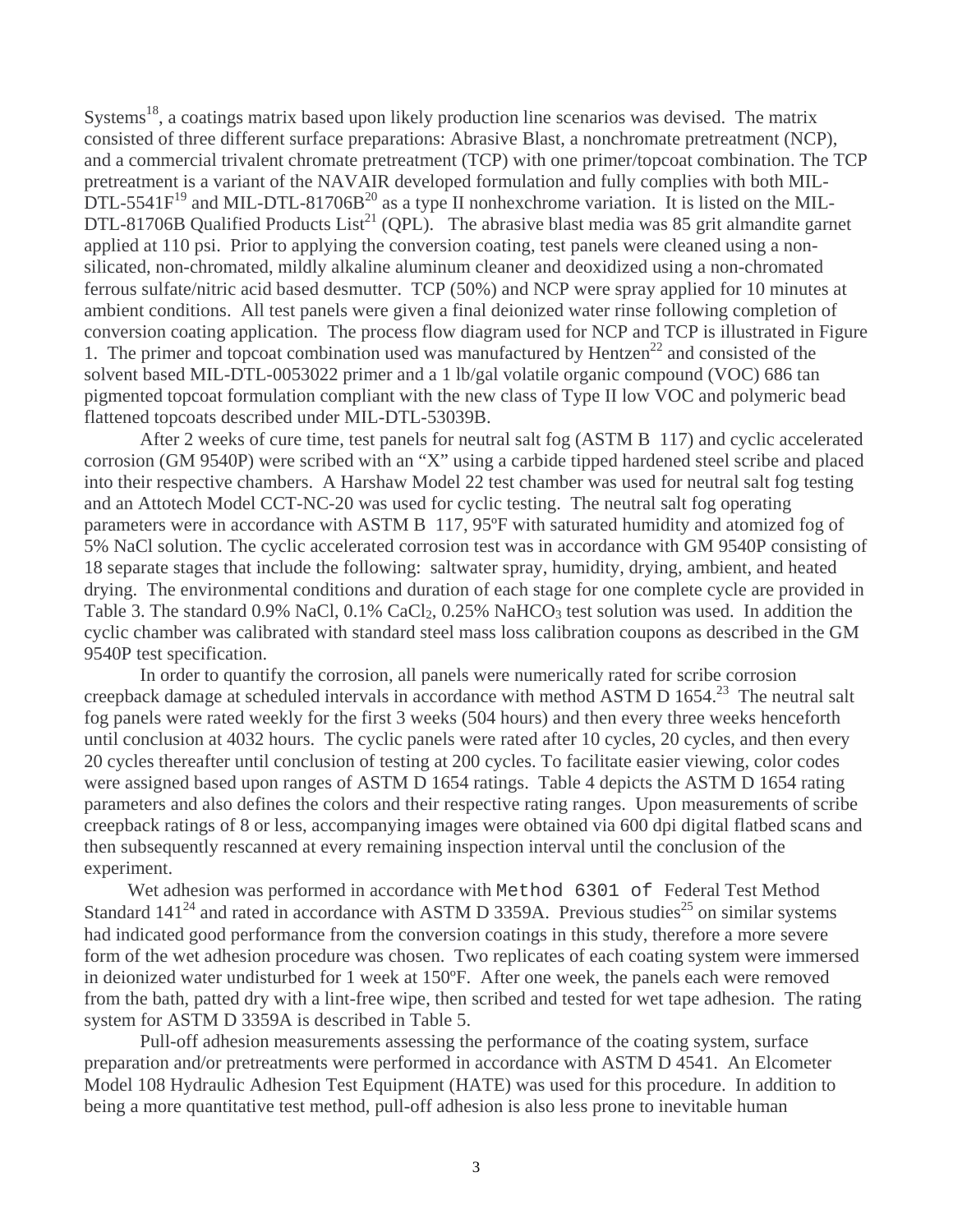influences in testing such as variations in pressure applied during scribing as well as interpretation and perception of results. For the pull-off adhesion test, a loading fixture commonly referred to as a "dolly" is secured normal to the coating surface using an adhesive. The first adhesives used were several different brands of standard cyanoacrylate in a variety of viscosities. After allowing the adhesive to cure for 24 hours at 25ºC and 65% RH (Table 6), the attached dolly was inserted into the test apparatus. The load applied by the apparatus was gradually increased and monitored on the gauge until a plug of coating was detached. Though it is not common practice to vary adhesives, the multitude of cyanoacrylate formulations were used due to repeated bonding difficulties to the steel surface of the test dollies. Due to these unforeseen adhesion problems with the standard cyanoacrylates, an alphacyanoacrylate ester formulation<sup>26</sup> was chosen and successfully substituted. Coating failure tensions (in psi) were then recorded with the accompanying failure modes characterized. The pull-off test apparatus and dolly configuration are illustrated in Figure 2. For pull-off data to be valid, the specimen substrate must be of sufficient thickness to ensure that the coaxial load applied during the removal stage does not distort the substrate material and cause a bulging or "trampoline effect." If a thin specimen is used, the resultant bulge causes the coating to radially peel away outwards from the center instead of being uniformly pulled away in pure tension. Thus, the use of a thinner substrate results in significantly lower and erroneous readings than for identically prepared specimens at greater substrate thickness. At 0.25 inches, all of the 5059-H131 armor panels evaluated had adequate thickness for valid pull-off test results. In order to capture a statistically meaningful numerical assessment of coating adhesion, a minimum of 30 pull-off data points each were collected for each of the three coating systems.

#### **RESULTS**

#### **Processing and Coating Application**

 An additional goal of this study was to assess the AA5059 alloy from a processing standpoint with the ultimate goal of production in mind. The abrasive blast and conversion coatings process steps were found to be identical to AA5083 from a processing standpoint. For the TCP there was even the added bonus of a more distinct color change to the substrate produced by the conversion coating. The TCP formed a significantly darker blue gray coating on AA5059 vs. AA5083 as seen in Figure 3. This more obvious color change is advantageous for production lines from a quality control standpoint and will directly translate to improved assurance of complete conversion coating coverage prior to application of the primer.

#### **Accelerated Corrosion**

As in previous studies with similar coatings on  $AA5083^{27,28}$ , the AA5059 panels exposed to neutral salt fog and cyclic corrosion testing exhibited excellent performance under accelerated corrosion conditions. After 4032 hours of neutral salt fog exposure, the only apparent creepback damage occurred on the abrasive blast prepared panels. After 200 cycles of cyclic testing, there was no visible creepback damage whatsoever across all replicates. As evident in Table 7, the bulk of the damage to the abrasive blast prepared neutral salt fog panels appeared within the first week via rapid nucleation and growth of blisters along the scribe. These blisters then progressed at a much slower rate after the initial one week observation. Scans depicting the relative progress of blisters for the same panels at 168 hours and at 4032 hours are shown in Figure 4. The conversion coated panels had no coating creepback whatsoever under the full durations of both neutral salt fog and cyclic exposures. The "9" ratings that appeared after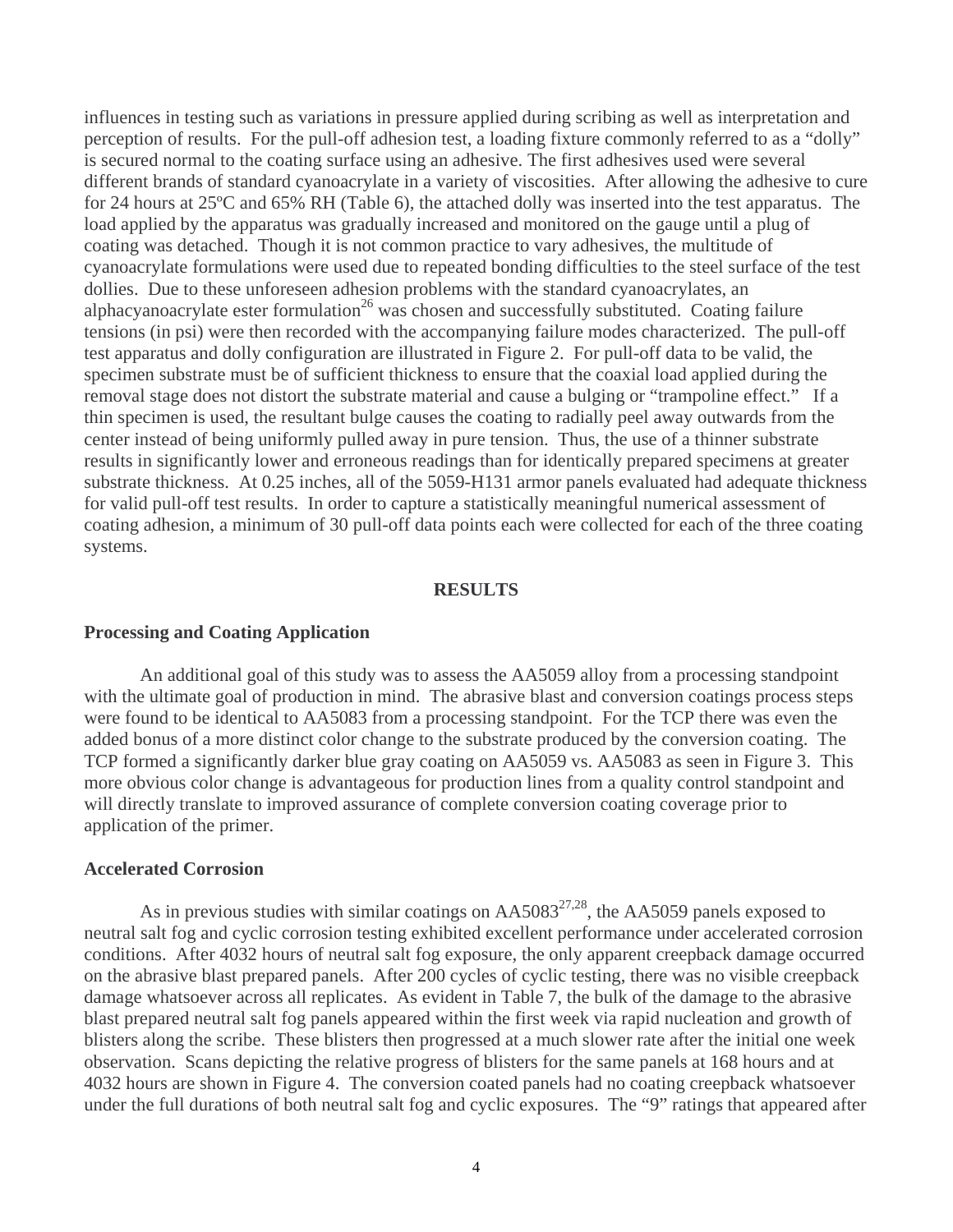2016 hours were solely the result of inevitable discoloration and dulling from oxidation of the bare 5059 substrate exposed within the scribe. Interestingly, while the abrasive blast prepared panels performed significantly worse than the conversion coated counterparts under salt fog, they performed just as well as the conversion coated panels under cyclic testing with ratings of 9 across all 5 replicates at 200 cycles as listed in Table 8 and shown in Figure 5.

#### **Adhesion**

 As mentioned in the procedure, a much more rigorous form of wet adhesion testing was conducted. After a full week of immersion in deionized water at 150ºF there was no coating removal produced for any of the panels when the tape was removed. All of the panels were rated at 5, a perfect rating and fully compliant with the performance level set for military applications. The wet adhesion data are listed in Table 9 and representative scans of the successful results are presented in Figure 6.

 The pull-off adhesion evaluations proved more complex than with previous efforts. In addition to evaluating the new 5059-H131 substrate, the MIL-DTL-53039, Type II topcoat being used was also previously untested. As mentioned in the procedure, it became necessary to use an alphacyanoacrylate ester based formulation rather than the common commercial off the shelf cyanoacrylate formulas more typically used for pull-off adhesion testing. The use of this alternate adhesive was necessitated due to insufficient bonding strength between the metallic surface of the test dolly itself and the cured adhesive. For every measurement attempt, the dolly would separate at the metal-adhesive interface with a very low reading well under 1000 psi. Several different brands and viscosities of cyanoacrylate were evaluated in addition to grinding fresh surfaces onto the dollies in an attempt to improve the mechanical bond strength. In many years of performing this procedure and taking tens of thousands of individual measurements, this behavior had never previously been observed. In order to promote better adhesion to metallic surfaces, alphacyanoacrylate ester, a formulation promoted for its performance when bonded to metals was selected as a substitute for standard cyanoacrylate and was found to perform satisfactorily.

 Thus, when the pull-off measurements were successfully taken, the results also proved interesting in regards to the new MIL-DTL-53039 formulation. In every measurement obtained for the panel sets, the failure locations were not at the substrate but instead were located within the primer and topcoat layers. For the NCP and TCP conversion coated panels, the pull-off results were all characterized as cohesive within the topcoat layer. This meant that the cohesive strength of the primer layer, the adhesive strength of the topcoat to the primer layer, as well as the adhesive strength of the primer to the conversion coated substrate surface were all in excess of the cohesive strength of the topcoat. The actual average pull-off values measured between the NCP prepared panels and the TCP panels, 2012 psi and 1974 psi respectively, differed only slightly. This was to be expected as the primer and topcoat layers were identically prepared and failed in identical modes. For the abrasive blast prepared panels the pull-off values measured were consistently lower averaging 1694 psi. Correspondingly, the failure mode differed versus the conversion coated panels and was characterized as adhesive at the topcoat-primer interface. This meant that the weakest link in the coating system occurred between the topcoat and the primer and thus the pull-off tensions were correspondingly lower as would be expected versus the conversion coated panels that failed cohesively. While all failure tensions measured individually were high enough to justify a good coating, it also meant that it was not possible to ascertain any differences between the different coating types at the primer-substrate interface. While no exact measurement at the primer-substrate layer was possible, it can be stated that the performance was in excess of the adhesive strength of the topcoat to the primer for the blast prepared panels and in excess of the cohesive strength of the topcoat for the conversion coated panels and therefore satisfactory. All pull-off adhesion data with accompanying representative pictures of the pull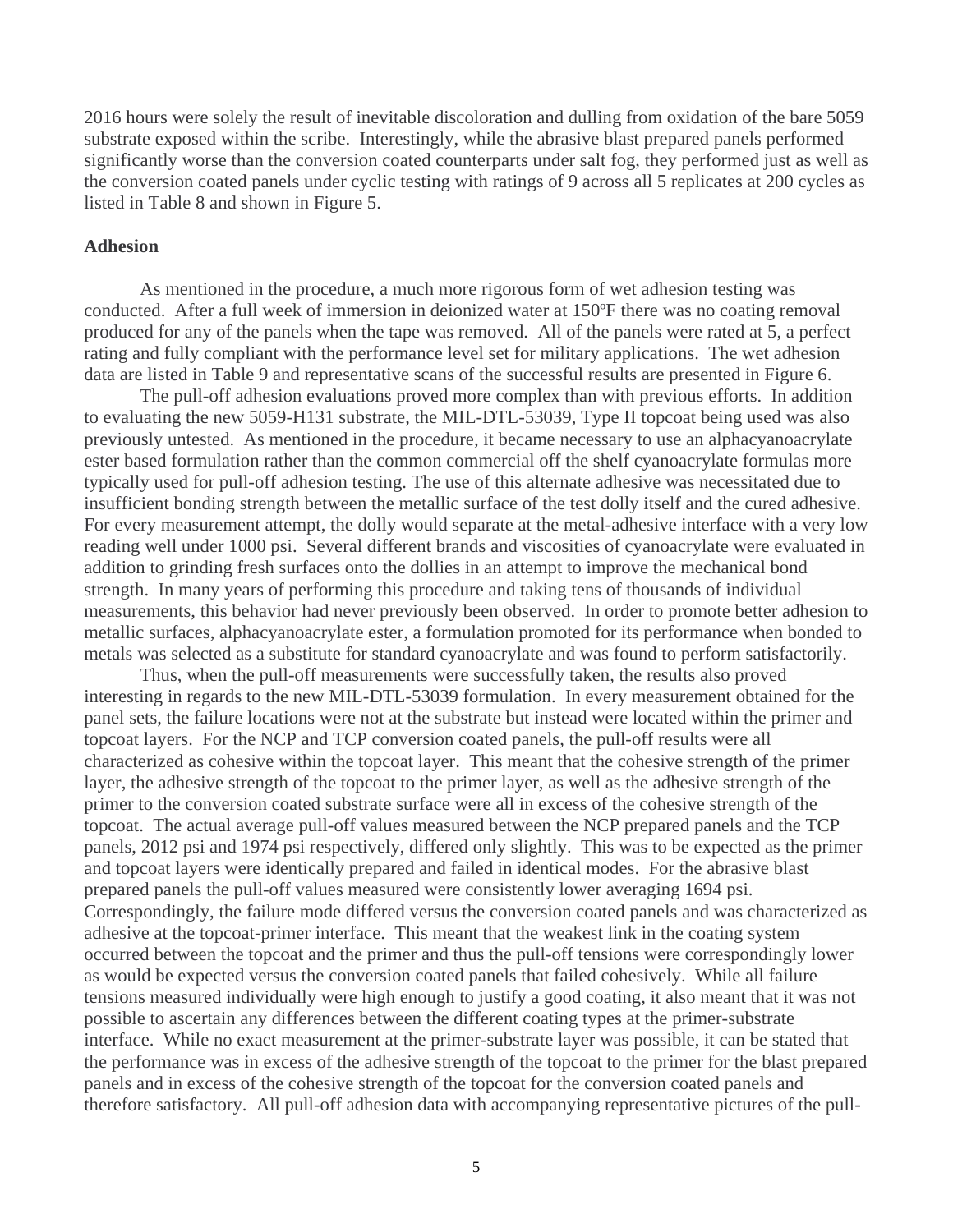off failure modes are listed in Tables 10-12. Correspondingly, the pull-off data are plotted as histograms in Figures 7-9.

#### **DISCUSSION**

 The goal of this study was to evaluate the compatibility of the AA5059-H131 substrate with CARC coating systems that are relevant to current and future weapon systems. The excellent corrosion resistance inherent to the AA5059 alloy necessitated the longer exposure durations versus the shorter intervals normally relevant to the more corrosion prone alloys among the 2000 and 7000 series aluminums. Even after the longer exposure durations, the AA5059 showed little or no damage from corrosion with the sole exception being the abrasive blast prepared samples under neutral salt fog. It can be definitively stated that either NCP or the TCP would qualify as an excellent spray based hexavalent chromium-free pretreatment step on any repair or production line. The TCP is fully compliant as a Type II, hexavalent chromate free conversion coating under MIL-DTL-5541. The previously referenced studies that also examined less corrosion resistant Al alloys such as 2024-T3 and 7075-T6, determined the performance of NAVAIR based TCP variants to be greatest among any of the hexavalent chromate free conversion coatings.

 If a situation arises where absolutely no chromium containing compounds are permitted then the NCP will function very well but only as part of a complete coating system. It should be noted that unlike TCP and other accepted TCP based products, the NCP does not meet the MIL-DTL-5541 specification due to its poor bare corrosion resistance. Previous studies have shown that the NCP while indeed a very good conversion coating, only works well as part of a complete coating system as was the case in this study. Trivalent chromium pretreatments such as TCP must provide additional bare corrosion resistance performance in order to qualify under MIL-DTL-5541 and MIL-DTL-81706. It is important to distinguish this difference for the purpose of highlighting possible performance differences if a coating system were to be damaged or omitted.

 In the specific case of AA5059 and other 5000 series alloys where bare corrosion resistance is excellent, the impact from the absence of a primer and topcoat would likely be minimal and the temptation to even omit the pretreatment may exist. In this particular study, the only corrosion damage observed was on the abrasive blasted panels with no conversion coating. In addition, the corresponding pull-off adhesion values were lowest on the abrasive blast prepared set. Keeping the experimental results in mind, based upon its compliance with the conversion coating military specifications and its ability to sustain performance under bare conditions, one would logically conclude that the best overall system to use would be the TCP. It can be mentioned that while the abrasive blast method certainly works, it is certainly not optimum and is not recommended other than perhaps for field repairs where conversion coatings are not always available or practical.

 A secondary goal of this study was to obtain more data on the new class of low VOC single component topcoats specified under MIL-DTL-53039B. In all of the corrosion and adhesion evaluations it is evident that no detrimental effects were observed. The only real anomalous behavior observed was the significant decrease in bonding performance of standard cyanoacrylate adhesives to the steel pull-off dollies when bonded to the new coating. Ultimately it was rationalized that some component unique to the new MIL-DTL-53039B, Type II topcoat formulation with the polymeric beads interacted with the adhesive and thus degraded the bonding strength of standard cyanoacrylate formulas to the steel surfaces. Whether or not this interaction is specific to all MIL-DTL-53039, Type II coatings, MIL-DTL-53039, Type II coatings containing polymeric beads for flattening, or MIL-DTL-53039, Type II coatings from the particular manufacturer used has not been determined.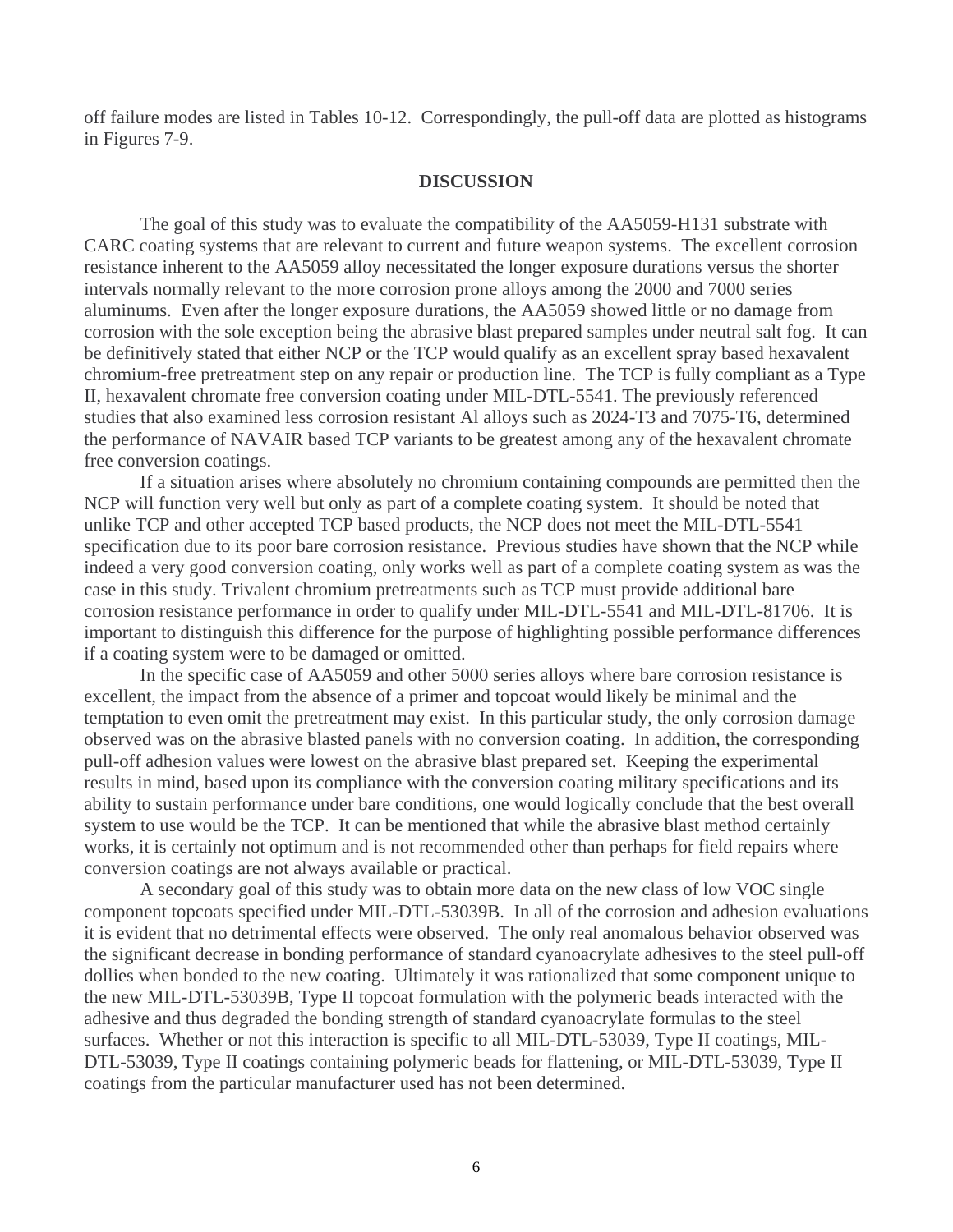# **CONCLUSIONS**

1. AA5059-H131 did not display any negative compatibility problems with any of the CARC coating components, processes, or the complete coating systems.

2. The performance of the coating systems on the AA5059 was exemplary under extended accelerated corrosion durations of 4032 hours in neutral salt fog and 200 cycles in GM 9540P cyclic.

3. Based upon excellent performance, the trivalent chromate pretreatment formulation evaluated in this study as well as any other NAVAIR based TCP variant listed on the MIL-DTL-81706 QPL would be recommended as the pretreatment of choice based upon its qualification with the conversion coating MIL-DTL-5541 and MIL-DTL-81706 and its ability to sustain performance under bare conditions.

4. The nonchromate pretreatment examined in this study exhibited excellent performance as part of a complete coating system and would be ideal for situations in which any chromium containing compounds hexavalent or otherwise are completely banned.

5. All coating systems exhibited superior extended 150ºF wet adhesion performance in ASTM D 3359A with perfect ratings of 5.

6. Adhesion problems with cyanoacrylate bonding to the pull-off test dollies were likely caused by absorption of a component or additive within the MIL-DTL-53039B, Type II topcoat and subsequent interaction and degradation of the adhesive.

# **ACKNOWLEDGEMENTS**

 The authors wish to thank Karen Wilson and Allan Trawinsky of the U.S. Army RDECOM Foreign Comparative Test Office. We also thank Robert "Gun Bob" Thompson from the Comparative Testing Office, Office of the Undersecretary of Defense for Advanced Systems and Concepts. Finally, we also thank Kevin M. Fahey, Michael King, and Terry Dean of Program Executive Office, Ground Combat Systems for making this program possible through their initial support.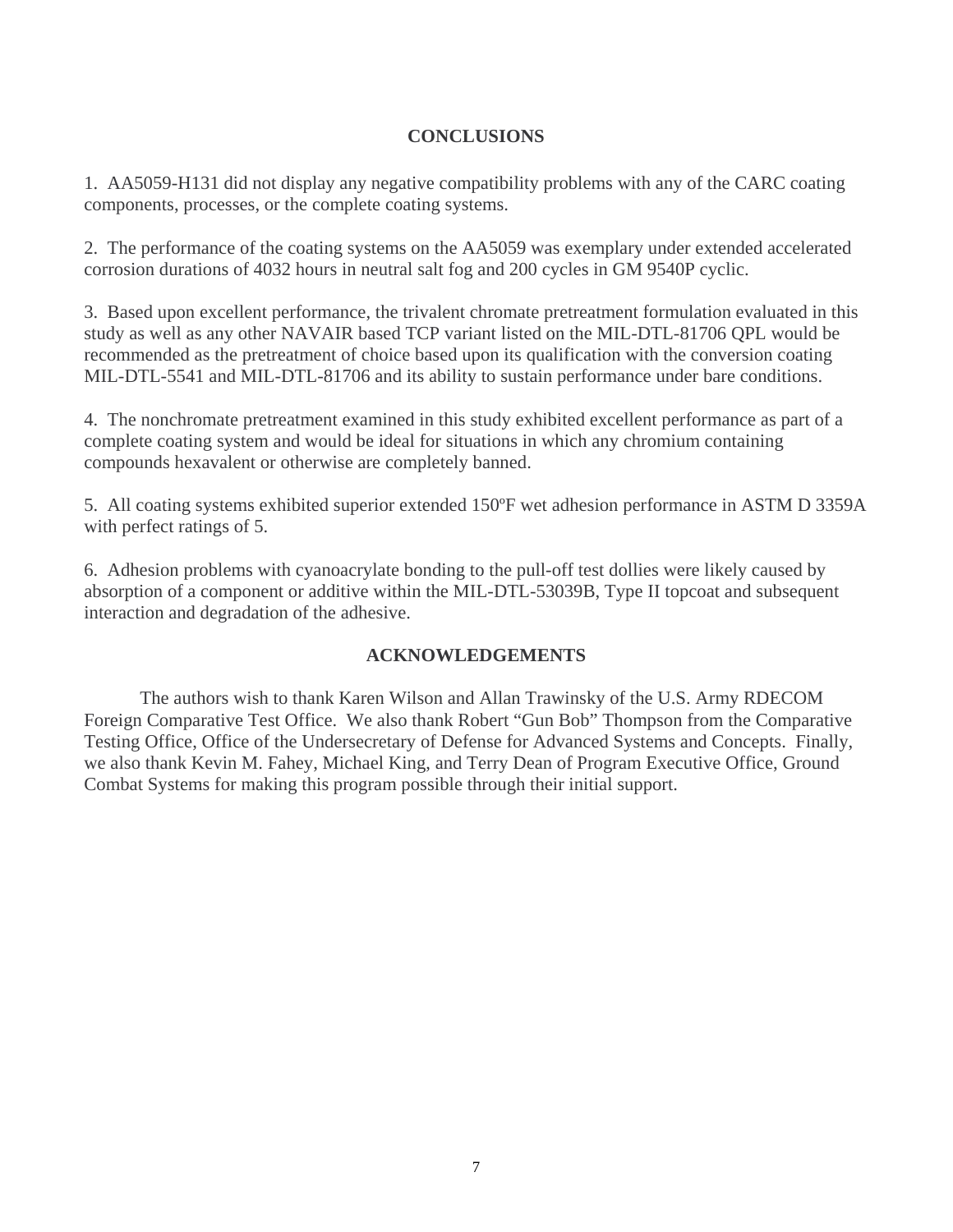## **REFERENCES**

1. Alodine® , Henkel KGaA (Headquarters), Henkelstrasse 67, 40589 Düsseldorf, Germany.

2. METALAST<sup>®</sup> TCP-HF, METALAST International, Inc., 2241 Park Place, Suite C, Minden NV, 89423.

3. MIL-P-0053022C, "Primer, Epoxy Coating, Corrosion Inhibiting, Lead and Chromate Free," U.S. Department of Defense, Washington DC, January 2007.

4. MIL-C-53039B, "Coating, Aliphatic Polyurethane, Single Component, Chemical Agent Resistant," U.S. Department of Defense, Washington DC, June 2005.

5. GM 9540P, "Accelerated Corrosion Test; GM 9540P," General Motors Engineering Standards, 1997.

6. ASTM B117 – 90, "Standard Method of Salt Spray (Fog) Testing," ASTM, West Conshohocken, PA, 1990.

7. ASTM D 4541, "Standard Test Method for Pull-Off Strength of Coated Specimens Subjected to Corrosive Environments," American Society for Testing and Materials, West Conshohocken, PA, 1989.

8. ASTM D 3359, "Standard Test Methods for Measuring Adhesion by Tape Test," American Society for Testing and Materials, West Conshohocken, PA, 1987.

9. MIL-DTL-46027J, "Armor Plate, Aluminum Alloy, Weldable 5083 and 5456, U.S. Department of Defense, Washington DC, August 1992.

10. MIL-DTL-46063H, "Armor Plate, Aluminum Alloy, 7039", U.S. Department of Defense, Washington DC, December 1992.

11. MIL-DTL-46118E, "Aluminum Alloy Armor, 2219, Rolled Plate and Die Forged Shapes", U.S. Department of Defense, Washington DC, August 1998.

12. MIL-DTL-46192C, "Aluminum Alloy Armor Rolled Plate (1/2 To 4 Inches Thick), Weldable (Alloy 2519)", U.S. Department of Defense, Washington DC, February 2000.

13. Aleris International, Inc., 25825 Science Park Drive, Suite 400, Beachwood, OH, 44122-7392.

14. W. Gooch, M. Burkins and R. Squillacioti, "Ballistic Testing Of Commercial Aluminum Alloys And Alternate Processing Techniques To Increase The Availability Of Aluminum Armor", 23rd International Symposium on Ballistics, Tarragona, Spain, April 16-22, 2007.

15. A. Field and C. Wong, "Sensitization of 5000 Series Aluminum Alloys", TMS 2007, 136<sup>th</sup> Annual Meeting and Exposition (The Minerals, Metals & Materials Society), Orlando, FL, February 26-29, 2007.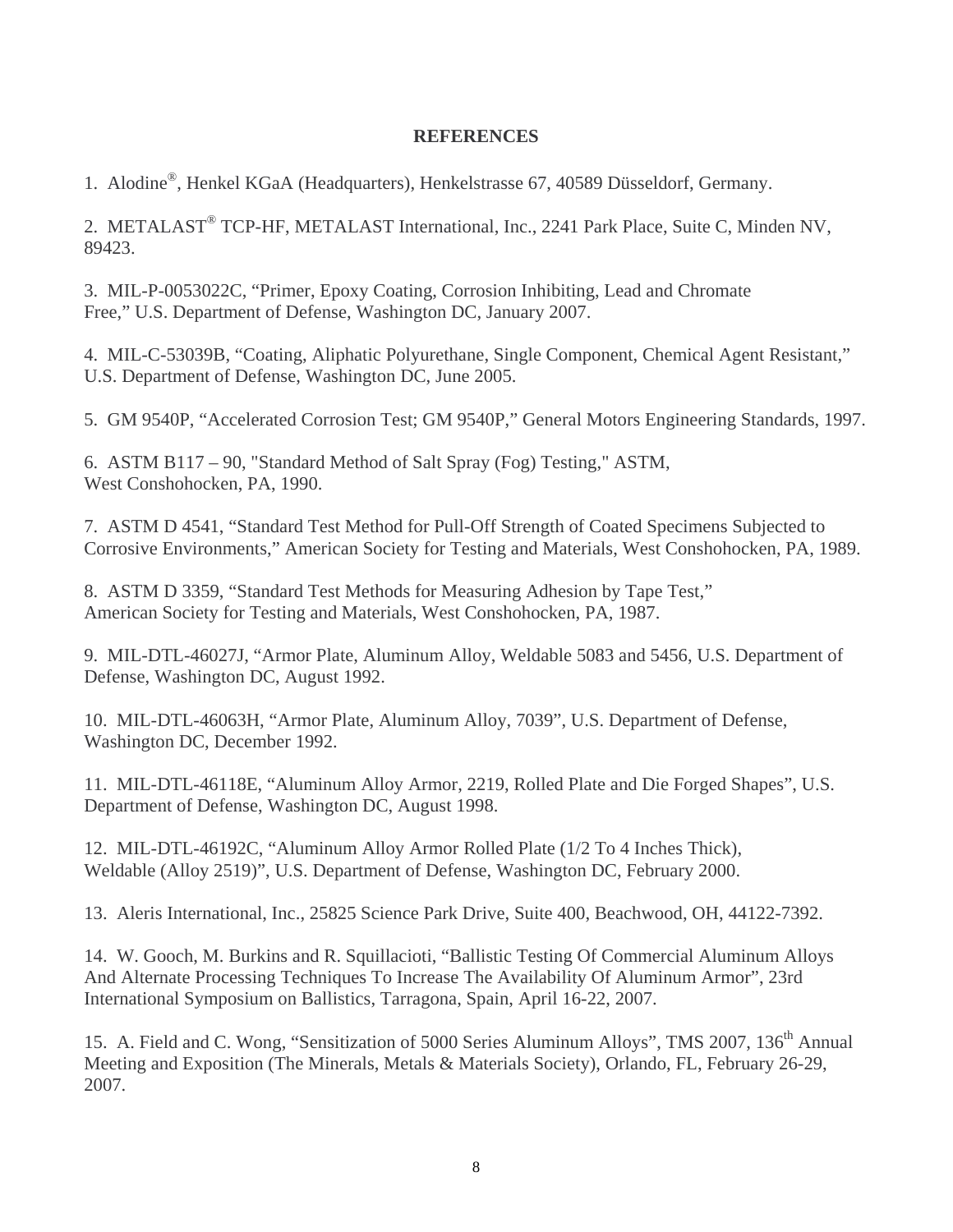16. MIL-DTL-46027K, "Armor Plate, Aluminum Alloy, Weldable 5083, 5456, & 5059", U.S. Department of Defense, Washington DC, July 2007.

17. Project Manager Heavy Brigade Combat Team , US Army TACOM, ATTN: SFAE-GCS-HBCT, 6501 East 11 Mile Road, Warren, MI 48092.

18. BAE Systems U.S. Corporate Office, 1601 Research Boulevard, Rockville, MD, 20850-3173.

19. MIL-DTL-5541F, "Chemical Conversion Coatings on Aluminum and Aluminum Alloys", U.S. Department of Defense, Washington DC, July 2006.

20. MIL-DTL-81706B, "Chemical Conversion Materials for Coating Aluminum and Aluminum Alloys", U.S. Department of Defense, Washington DC, May 2006.

21. Department of the Navy, NAVAIR Systems Command, Qualified Products List Letter for Metalast TCP-HF, Metalast International, May 2006.

22. Hentzen Coatings, Inc., 6937 W. Mill Road, Milwaukee, WI, 53218.

23. ASTM D 1654-79A, "Standard Method for Evaluation of Painted or Coated Specimens Subjected to Corrosive Environments," ASTM, West Conshohocken, PA, 1984.

24. FED-STD-141, "Paint, Varnish, Lacquer, and Related Materials: Methods of Inspection, Sampling, and Testing," 1986.

25. Environmental Security Technology Certification Program (ESTCP), "Non-Chromate Aluminum Pretreatments Phase II Interim Report", Project PP0025, September 2004.

26. Permabond® Adhesive, Grade 910, General Purpose, Metal Bonding, Permabond Industrial Adhesives, 20C World's Fair Drive, Somerset, NJ, 08873.

27. B. Placzankis, C. Miller, and C. Matzdorf, "ASTM B 117 Screening of Nonchromate Conversion Coatings on Aluminum Alloys 2024, 2219, 5083, and 7075 Using DoD Paint Systems", ARL-TR-2907, U.S. Army Research Laboratory, June 2003.

28. B. Placzankis, C. Miller, and C. Matzdorf, "GM 9540P Cyclic Accelerated Corrosion Analysis of Nonchromate Conversion Coatings on Aluminum Alloys 2024, 2219, 5083, and 7075 Using DoD Paint Systems", ARL-TR-2960, U.S. Army Research Laboratory, June 2003.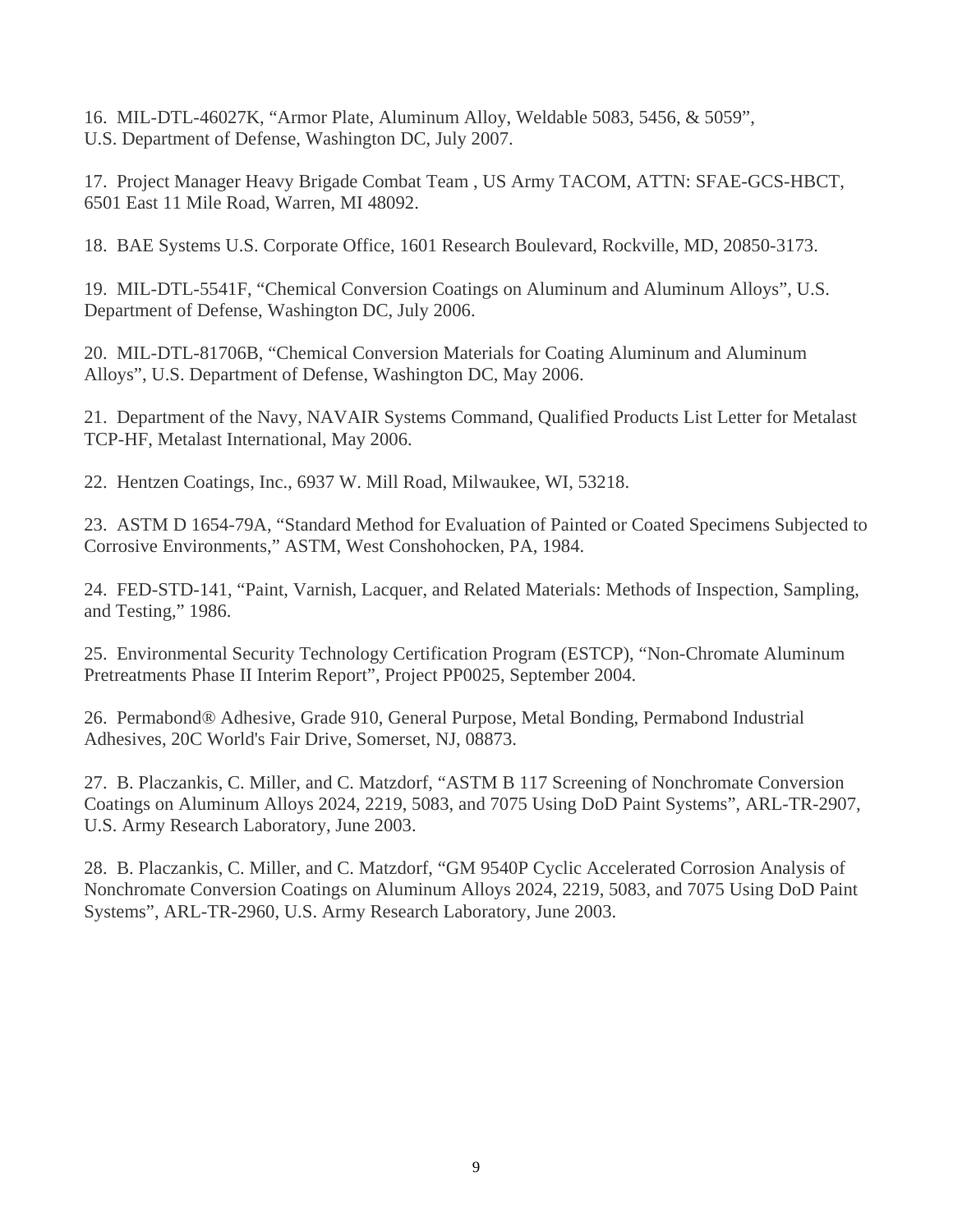#### **TABLES**

# **TABLE 1**

# **CHEMICAL COMPOSITION REQUIREMENTS FOR QUALIFIED MILITARY SPECIFICATION ALUMINUM ARMOR ALLOYS (%)**

| <b>Element</b> | 5083                     | 5456                 | 5059                   | 7039                   | 2219                          | 2519                          |
|----------------|--------------------------|----------------------|------------------------|------------------------|-------------------------------|-------------------------------|
| Silicon        | $0.40$ max               | $0.25$ max           | $0.50$ max             | $0.30$ max             | $0.20$ max                    | $0.25$ max                    |
| Iron           | $0.40$ max               | $0.40$ max           | $0.50$ max             | $0.40$ max             | $0.30$ max                    | $0.30$ max                    |
| Copper         | $0.10 \text{ max}$       | $0.10 \text{ max}$   | $0.40$ max             | $0.10 \text{ max}$     | $5.8 \text{ } S \text{ } 6.8$ | $5.3 \text{ } S \text{ } 6.4$ |
| Manganese      | $0.4 \text{ } S1.0$      | $0.5 \times 1.0$     | $0.60 \text{ } S1.2$   | $0.10\,$ Š $0.40$      | $0.20\,\text{S}$ 0.40         | $0.10\,\text{S}\,0.50$        |
| Magnesium      | $4.0 \text{ } S$ 4.9     | $4.7 \text{ } S 5.5$ | $5.0 \text{ \AA} 6.0$  | $2.3 \text{ } S3.3$    | $0.02$ max                    | $0.05 \times 0.40$            |
| Chromium       | $\overline{0.05}$ Š 0.25 | $0.05 \tS 0.20$      | $0.30 \text{ max}$     | $0.15\,\text{S}\,0.25$ |                               |                               |
| Zinc           | $0.25$ max               | $0.25$ max           | $0.40\,\text{S}1.5$    | $3.5 \text{ } S$ 4.5   | $0.10$ max                    | $0.10 \text{ max}$            |
| Titanium       | $0.15$ max               | $0.20$ max           | $0.20$ max             | $0.10$ max             | $0.02 \times 0.10$            | $0.02 \times 0.10$            |
| Zirconium      |                          |                      | $0.05\,\text{S}\,0.25$ | S                      | $0.10\,\text{S}\,0.25$        | $0.10\,\text{S}\,0.25$        |
| Vanadium       | Š                        | Š                    | S                      | Š.                     | $0.05\,\text{S}\,0.15$        | $0.05\,\text{S}\,0.15$        |
| Others (each)  | $0.05$ max               | $0.05$ max           | $0.05$ max             | $0.05$ max             | $0.05$ max                    | $0.05$ max                    |
| Others (max)   | $0.15$ max               | $0.15$ max           | $0.15 \text{ max}$     | $0.15$ max             | $0.15 \text{ max}$            | $0.15$ max                    |
| Aluminum       | Remainder                | Remainder            | Remainder              | Remainder              | Remainder                     | Remainder                     |

# **TABLE 2**

# **MINIMUM MECHANICAL REQUIREMENTS FOR MILITARY SPECIFICATION ALUMINUM ARMOR ALLOYS**

| <b>Property</b>           | 5083 | 5456 | 5059 | 7039 | 2219 | 2519 |  |
|---------------------------|------|------|------|------|------|------|--|
| Yield Stress (ksi)        | 35.0 | 35.0 | 44.0 | 51.0 | 46   | 58.0 |  |
| $(0.2\%$ offset min.)     |      |      |      |      |      |      |  |
| Ultimate Stress (ksi)     | 45.0 | 45.0 | 57.0 | 60.0 | 62.0 | 68.0 |  |
| <b>Percent Elongation</b> |      |      |      |      |      |      |  |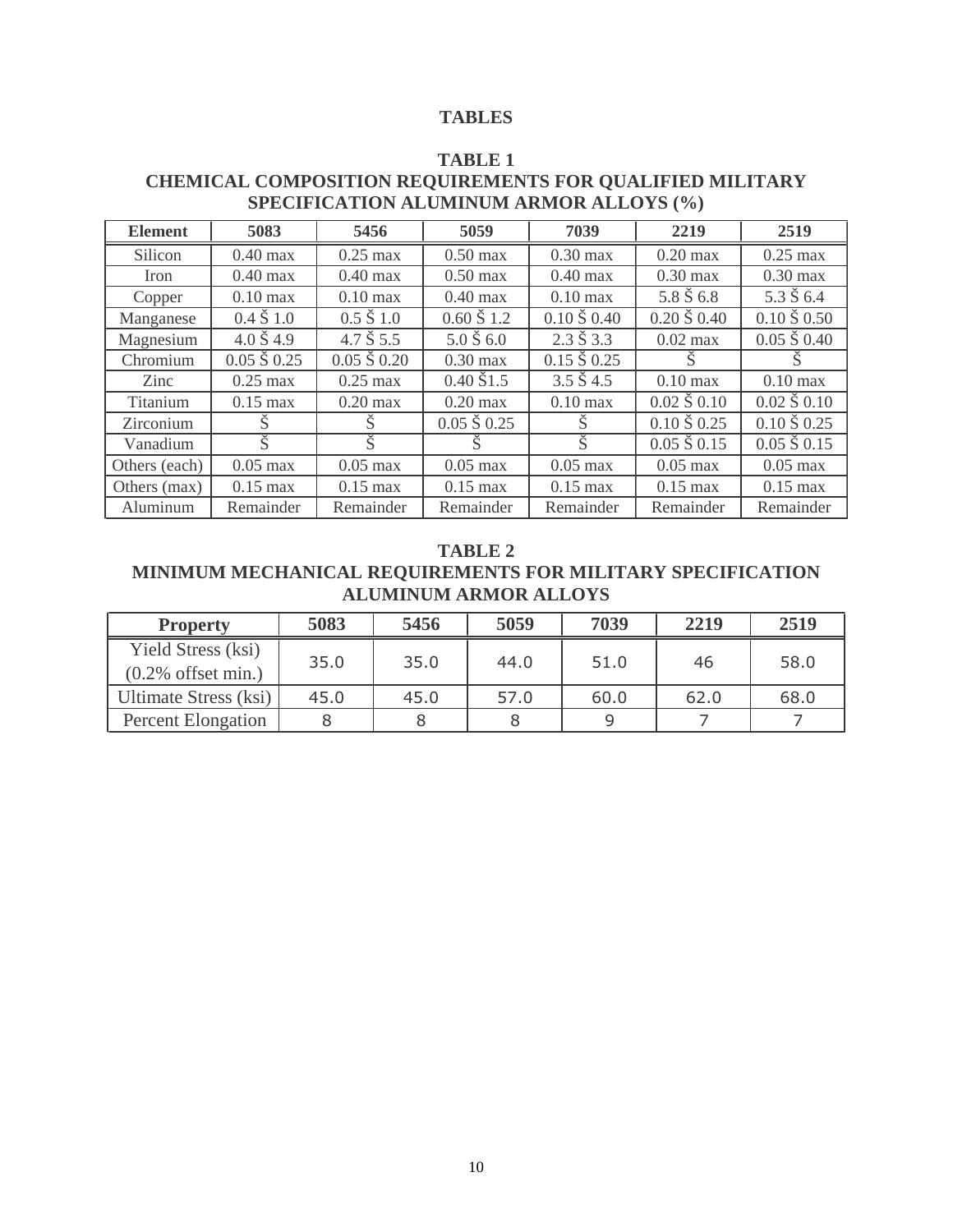| Interval       | Description           |     | Time (min) Temperature $(\pm 3C)$ |
|----------------|-----------------------|-----|-----------------------------------|
| 1              | Ramp to Salt Mist     | 15  | 25                                |
| $\mathfrak{2}$ | Salt Mist Cycle       | 1   | 25                                |
| 3              | Dry Cycle             | 15  | 30                                |
| $\overline{4}$ | Ramp to Salt Mist     | 70  | 25                                |
| $\mathfrak s$  | Salt Mist Cycle       | 1   | 25                                |
| 6              | Dry Cycle             | 15  | 30                                |
| 7              | Ramp to Salt Mist     | 70  | 25                                |
| 8              | Salt Mist Cycle       | 1   | 25                                |
| 9              | Dry Cycle             | 15  | 30                                |
| 10             | Ramp to Salt Mist     | 70  | 25                                |
| 11             | Salt Mist Cycle       | 1   | 25                                |
| 12             | Dry Cycle             | 15  | 30                                |
| 13             | Ramp to Humidity      | 15  | 49                                |
| 14             | <b>Humidity Cycle</b> | 480 | 49                                |
| 15             | Ramp to Dry           | 15  | 60                                |
| 16             | Dry Cycle             | 480 | 60                                |
| 17             | Ramp to Ambient       | 15  | 25                                |
| 18             | <b>Ambient Cycle</b>  | 480 | 25                                |

**TABLE 3 GM 9540P CYCLIC CORROSION TEST DETAILS**

#### **TABLE 4**

# **EVALUATION AND COLOR CODING OF SCRIBED COATED SPECIMENS SUBJECTED TO CORROSIVE ENVIRONMENTS (ASTM D 1654)**

| Rating of Failure at Scribe (Procedure A) |                 |                |  |  |  |  |
|-------------------------------------------|-----------------|----------------|--|--|--|--|
| Representative Mean Creepage From Scribe  | Rating          |                |  |  |  |  |
| (Millimeters)                             | (Inches)        | Number         |  |  |  |  |
|                                           |                 | 10             |  |  |  |  |
| Over 0 to 0.5                             | 0 to 1/64       |                |  |  |  |  |
| Over 0.5 to 1.0                           | 1/64 to $1/32$  | 8              |  |  |  |  |
| Over 1.0 to 2.0                           | 1/32 to $1/16$  | 7              |  |  |  |  |
| Over 2.0 to 3.0                           | $1/16$ to $1/8$ | Բ              |  |  |  |  |
| Over 3.0 to 5.0                           | $1/8$ to $3/16$ | 5              |  |  |  |  |
| Over 5.0 to 7.0                           | $3/16$ to $1/4$ | 4              |  |  |  |  |
| Over 7.0 to 1 0.0                         | $1/4$ to $3/8$  | 3              |  |  |  |  |
| Over 10.0 to 13.0                         | $3/8$ to $1/2$  | $\overline{2}$ |  |  |  |  |
| Over 13.0 to 16.0                         | $1/2$ to $5/8$  |                |  |  |  |  |
| Over 16.0 to more                         | 5/8 to more     |                |  |  |  |  |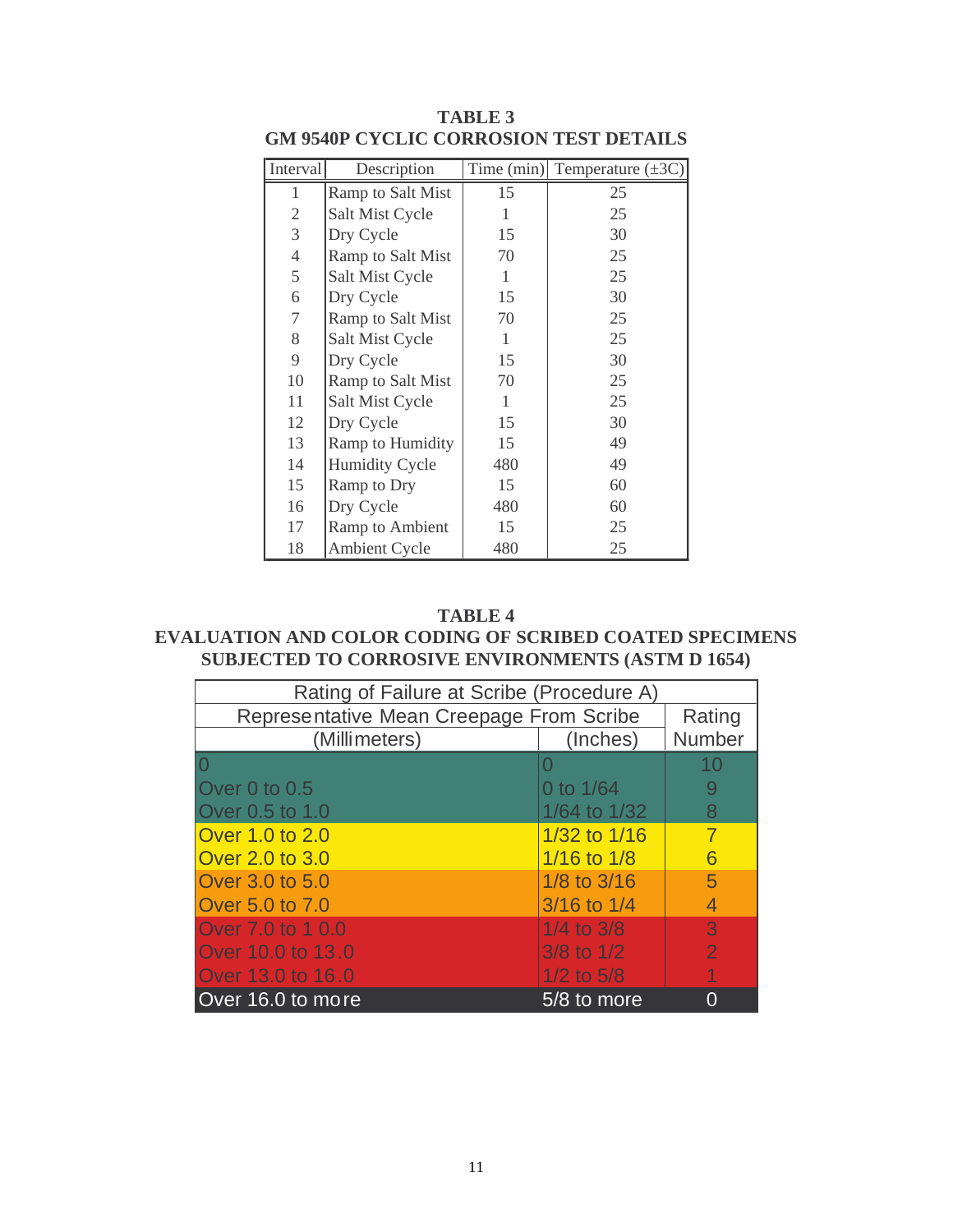**TABLE 5 WET ADHESION RATING – METHOD ASTM D 3359A** 

| Rating           | Description of Coating After Tape Removal                                                  |
|------------------|--------------------------------------------------------------------------------------------|
|                  | Method A - Wet Adhesion                                                                    |
| $5*$             | No peeling or removal. (*Passes Military Performance Criteria)                             |
| $\overline{4}$   | Trace peeling or removal along scribes.                                                    |
| 3                | Jagged removal along scribes up to 1/16 in. (1.6 mm) on either side.                       |
| 2                | Jagged removal along most of the scribes up to $1/8$ in. $(3.2 \text{ mm})$ on either side |
|                  | Removal from most of the area between the scribes under the tape.                          |
| $\left( \right)$ | Removal beyond the area of the scribes.                                                    |

**TABLE 6** 

# **LABORATORY CONDITIONS FOR PULL-OFF ADHESION ASTM D 4541**

| Adhesive Type Used                    | alphacyanoacrylate ester              |  |  |  |
|---------------------------------------|---------------------------------------|--|--|--|
| Cure time (hours)                     | 24                                    |  |  |  |
| Temperature $(C)$                     | 25                                    |  |  |  |
| <b>Percent Relative Humidity</b>      | 65                                    |  |  |  |
| <b>Substrate Material</b>             | AA5059-H131                           |  |  |  |
| Substrate Thickness (in)              | 0.25                                  |  |  |  |
|                                       | <b>Abrasive Blast</b>                 |  |  |  |
| <b>Pretreatment Types</b>             | Nonchromate Pretreatment (NCP)        |  |  |  |
|                                       | Trivalent Chromate Pretreatment (TCP) |  |  |  |
| Primer Used                           | MIL-DTL-0053022                       |  |  |  |
| <b>Topcoat Used</b>                   | MIL-DTL-53039B (Type II)              |  |  |  |
|                                       | Abrasive Blast $\sim$ 3.1             |  |  |  |
| <b>Total Coating Thickness (mils)</b> | Conversion Coated $\sim$ 2.5          |  |  |  |

## **TABLE 7 ASTM D 1654 CREEPBACK RATINGS FOR ASTM B 117 NEUTRAL SALT FOG**

| <b>Panel Designation</b> |                     | <b>Surface Finish</b> |                  |                 |                 |                |                 | <b>ASTM B 117 Hours</b> |                 |                |                 |                |
|--------------------------|---------------------|-----------------------|------------------|-----------------|-----------------|----------------|-----------------|-------------------------|-----------------|----------------|-----------------|----------------|
|                          | <b>Pretreatment</b> |                       | 24               | 168             | 336             | 504            | 1512            | 2016                    | 2520            | 3024           | 3528            | 4032           |
| A1                       | <b>NCP</b>          | Mill Finish           | 10 <sup>1</sup>  | 10 <sup>1</sup> | 10 <sup>1</sup> | 10             | 10              | 10                      | 9               | 9              | 9               | 9              |
| A2                       | <b>NCP</b>          | Mill Finish           | 10 <sup>1</sup>  | 10 <sup>1</sup> | 10 <sup>1</sup> | 10             | 10              | 10 <sup>1</sup>         | 9               | 9              | 9               | 9              |
| A <sub>3</sub>           | <b>NCP</b>          | Mill Finish           | 10 <sup>10</sup> | 10 <sup>1</sup> | 10 <sup>1</sup> | 10             | 10              | 10 <sup>1</sup>         | 9               | 9              | 9               | 9              |
| A4                       | <b>NCP</b>          | Mill Finish           | 10 <sup>°</sup>  | 10 <sup>1</sup> | 10 <sup>1</sup> | 10             | 10              | 10 <sup>°</sup>         | 9               | 9              | 9               | 9              |
| A5                       | <b>NCP</b>          | Mill Finish           | 10 <sup>1</sup>  | 10 <sup>1</sup> | 10 <sup>1</sup> | 10             | 10              | 10 <sup>1</sup>         | 9               | 9              | 9               | 9              |
| T1                       | <b>TCP</b>          | Mill Finish           | 10 <sup>1</sup>  | 10 <sup>1</sup> | 10              | 10             | 10              | 10                      | 9               | 9              | 9               | 9              |
| T <sub>2</sub>           | <b>TCP</b>          | Mill Finish           | 10 <sup>10</sup> | 10 <sup>1</sup> | 10 <sup>1</sup> | 10             | 10              | 10 <sup>1</sup>         | 9               | 9              | 9               | 9              |
| T <sub>3</sub>           | <b>TCP</b>          | Mill Finish           | 10 <sup>10</sup> | 10 <sup>1</sup> | 10 <sup>1</sup> | 10             | 10              | 10                      | 9               | 9              | 9               | 9              |
| <b>T4</b>                | <b>TCP</b>          | Mill Finish           | 10 <sup>°</sup>  | 10 <sup>1</sup> | 10 <sup>1</sup> | 10             | 10              | 10                      | 9               | 9              | 9               | 9              |
| T <sub>5</sub>           | <b>TCP</b>          | Mill Finish           | 10 <sup>1</sup>  | 10 <sup>1</sup> | 10 <sup>1</sup> | 10             | 10              | 10                      | 9               | 9              | 9               | 9              |
| GB1                      | None - DTM          | Abrasive Blasted      | 10               | 6               | $6\overline{6}$ | 6              | $6\overline{6}$ | 5                       | 5               | 5              | 5               | 5              |
| GB <sub>2</sub>          | None - DTM          | Abrasive Blasted      | 10 <sup>10</sup> | $\overline{7}$  | $\overline{7}$  | 6              | 6               | 6                       | 6               | 6              | 6               | 6              |
| GB <sub>3</sub>          | None - DTM          | Abrasive Blasted      | 10 <sup>10</sup> | 6               | $6\overline{6}$ | 6              | $6\overline{6}$ | 6                       | $6\overline{6}$ | 6              | $6\overline{6}$ | 6              |
| GB4                      | None - DTM          | Abrasive Blasted      | 10 <sup>10</sup> | $\overline{7}$  | $\overline{7}$  | $\overline{7}$ | $\overline{7}$  | $\overline{7}$          | $\overline{7}$  | $\overline{7}$ | $\overline{7}$  | $\overline{7}$ |
| GB5                      | None - DTM          | Abrasive Blasted      | 10               | 6               | 6               | 6              | 6               | 6                       | 5               | 5              | 5               | 5              |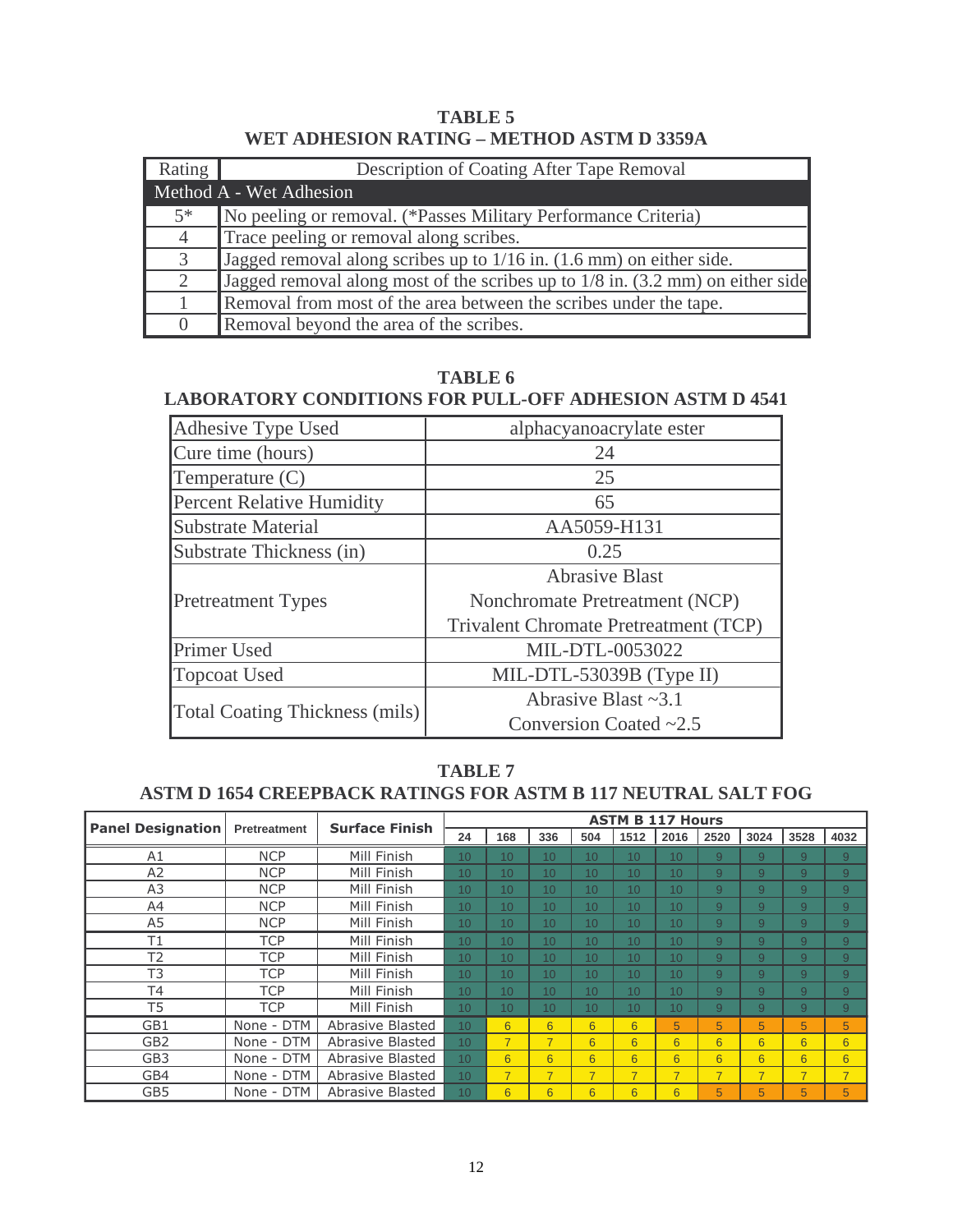|                          |              | <b>GM 9540P Cycles</b> |    |    |                 |                 |                 |     |     |     |                |     |     |
|--------------------------|--------------|------------------------|----|----|-----------------|-----------------|-----------------|-----|-----|-----|----------------|-----|-----|
| <b>Panel Designation</b> | Pretreatment | <b>Surface Finish</b>  | 10 | 20 | 40              | 60              | 80              | 100 | 120 | 140 | 160            | 180 | 200 |
| A1                       | <b>NCP</b>   | Mill Finish            | 10 | 10 | 10 <sup>1</sup> | 10              | 10              | 10  | 9   | 9   | 9              | 9   | 9   |
| A2                       | <b>NCP</b>   | Mill Finish            | 10 | 10 | 10              | 10              | 10              | 10  | 9   | 9   | 9              | 9   | 9   |
| A3                       | <b>NCP</b>   | Mill Finish            | 10 | 10 | 10              | 10              | 10              | 10  | 9   | 9   | 9              | 9   | 9   |
| A4                       | <b>NCP</b>   | Mill Finish            | 10 | 10 | 10              | 10              | 10              | 10  | 9   | 9   | 9              | 9   | 9   |
| A5                       | <b>NCP</b>   | Mill Finish            | 10 | 10 | 10              | 10              | 10              | 10  | 9   | 9   | 9              | 9   | 9   |
| T1                       | <b>TCP</b>   | Mill Finish            | 10 | 10 | 10 <sup>°</sup> | 10 <sup>1</sup> | 10              | 10  | 9   | 9   | 9              | 9   | 9   |
| T <sub>2</sub>           | <b>TCP</b>   | Mill Finish            | 10 | 10 | 10 <sup>°</sup> | 10 <sup>°</sup> | 10              | 10  | 9   | 9   | 9              | 9   | 9   |
| T3                       | <b>TCP</b>   | Mill Finish            | 10 | 10 | 10              | 10              | 10              | 10  | 9   | 9   | 9              | 9   | 9   |
| Τ4                       | <b>TCP</b>   | Mill Finish            | 10 | 10 | 10              | 10              | 10              | 10  | 9   | 9   | 9              | 9   | 9   |
| T5                       | <b>TCP</b>   | Mill Finish            | 10 | 10 | 10              | 10              | 10              | 10  | 9   | 9   | 9              | 9   | 9   |
| GB1                      | None - DTM   | Abrasive Blasted       | 10 | 10 | 10              | 10              | 10              | 10  | 9   | 9   | $\overline{9}$ | 9   | 9   |
| GB <sub>2</sub>          | None - DTM   | Abrasive Blasted       | 10 | 10 | 10 <sup>°</sup> | 10              | 10              | 10  | 9   | 9   | 9              | 9   | 9   |
| GB <sub>3</sub>          | None - DTM   | Abrasive Blasted       | 10 | 10 | 10              | 10              | 10              | 10  | 9   | 9   | 9              | 9   | 9   |
| GB4                      | None - DTM   | Abrasive Blasted       | 10 | 10 | 10 <sup>°</sup> | 10 <sup>1</sup> | 10 <sup>1</sup> | 10  | 9   | 9   | 9              | 9   | 9   |
| GB5                      | None - DTM   | Abrasive Blasted       | 10 | 10 | 10              | 10              | 10              | 10  | 9   | 9   | 9              | 9   | 9   |

**TABLE 8 ASTM D 1654 CREEPBACK RATINGS FOR GM 9540P CYCLIC CORROSION** 

**TABLE 9 150**º**F EXTENDED WET ADHESION RESULTS FOR COATED AA5059 PANELS** 

| <b>Panel Designation   Measurement  </b> |                | <b>Surface Type/Pretreatment</b> | <b>Rating</b> |
|------------------------------------------|----------------|----------------------------------|---------------|
| A19                                      |                | Mill Finish/NCP                  | 5A            |
| A19                                      | $\mathcal{P}$  | Mill Finish/NCP                  | 5A            |
| A20                                      |                | Mill Finish/NCP                  | 5A            |
| A20                                      | $\mathfrak{D}$ | Mill Finish/NCP                  | 5A            |
| T19                                      |                | Mill Finish/TCP                  | 5A            |
| T <sub>19</sub>                          | $\mathcal{P}$  | Mill Finish/TCP                  | 5A            |
| T <sub>20</sub>                          |                | Mill Finish/TCP                  | 5A            |
| <b>T20</b>                               | $\mathcal{P}$  | Mill Finish/TCP                  | 5A            |
| <b>GB19</b>                              |                | Abrasive Blasted/None            | 5A            |
| GB19                                     | $\mathcal{P}$  | Abrasive Blasted/None            | 5A            |
| <b>GB20</b>                              |                | Abrasive Blasted/None            | 5A            |
| <b>GB20</b>                              | フ              | Abrasive Blasted/None            | 5A            |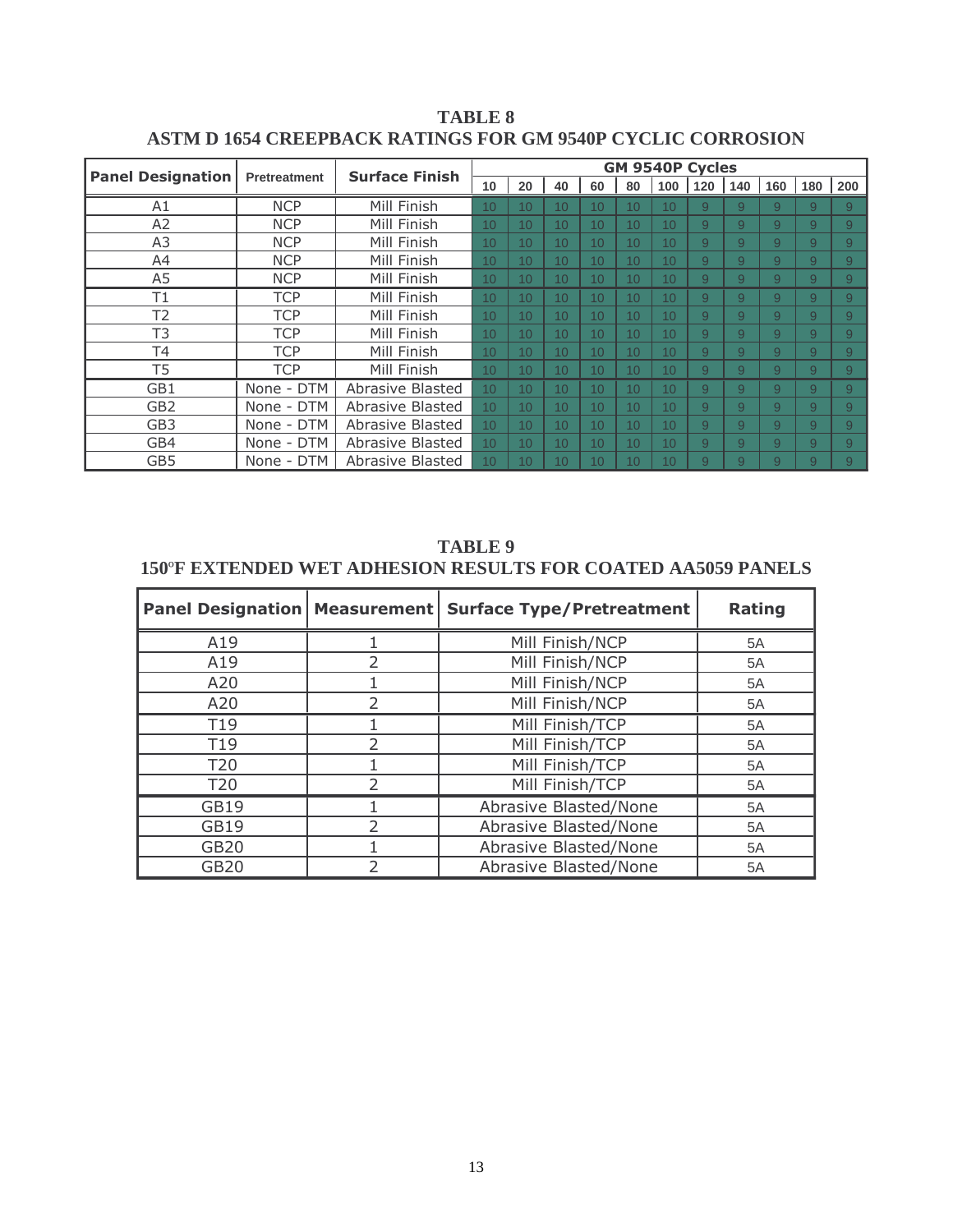| Pretreatment   | Adhesion (psi) | Failure/Mode     |
|----------------|----------------|------------------|
| <b>NCP</b>     | 2000           | Topcoat/Cohesive |
| <b>NCP</b>     | 1880           | Topcoat/Cohesive |
| <b>NCP</b>     | 2380           | Topcoat/Cohesive |
| <b>NCP</b>     | 2380           | Topcoat/Cohesive |
| <b>NCP</b>     | 2110           | Topcoat/Cohesive |
| <b>NCP</b>     | 2070           | Topcoat/Cohesive |
| <b>NCP</b>     | 2020           | Topcoat/Cohesive |
| <b>NCP</b>     | 2240           | Topcoat/Cohesive |
| <b>NCP</b>     | 2120           | Topcoat/Cohesive |
| <b>NCP</b>     | 1800           | Topcoat/Cohesive |
| <b>NCP</b>     | 1900           | Topcoat/Cohesive |
| <b>NCP</b>     | 1890           | Topcoat/Cohesive |
| <b>NCP</b>     | 1800           | Topcoat/Cohesive |
| <b>NCP</b>     | 2390           | Topcoat/Cohesive |
| <b>NCP</b>     | 2240           | Topcoat/Cohesive |
| <b>NCP</b>     | 1790           | Topcoat/Cohesive |
| <b>NCP</b>     | 2090           | Topcoat/Cohesive |
| <b>NCP</b>     | 1750           | Topcoat/Cohesive |
| <b>NCP</b>     | 1640           | Topcoat/Cohesive |
| <b>NCP</b>     | 1820           | Topcoat/Cohesive |
| <b>NCP</b>     | 1820           | Topcoat/Cohesive |
| <b>NCP</b>     | 1800           | Topcoat/Cohesive |
| <b>NCP</b>     | 1900           | Topcoat/Cohesive |
| <b>NCP</b>     | 2480           | Topcoat/Cohesive |
| <b>NCP</b>     | 2690           | Topcoat/Cohesive |
| <b>NCP</b>     | 1900           | Topcoat/Cohesive |
| <b>NCP</b>     | 1900           | Topcoat/Cohesive |
| <b>NCP</b>     | 2230           | Topcoat/Cohesive |
| <b>NCP</b>     | 1970           | Topcoat/Cohesive |
| <b>NCP</b>     | 1800           | Topcoat/Cohesive |
| <b>NCP</b>     | 1810           | Topcoat/Cohesive |
| <b>NCP</b>     | 1910           | Topcoat/Cohesive |
| <b>NCP</b>     | 1880           | Topcoat/Cohesive |
| Average        | 2012.12        | 2070             |
| <b>STD DEV</b> | 246.07         |                  |
| Geometric Mean | 1998.41        |                  |
| Median         | 1900.00        |                  |
| 95% Confidence | 83.95          |                  |
| <b>MAX</b>     | 2690.00        |                  |
| MIN            | 1640.00        |                  |

## **TABLE 10** PULL-OFF RESULTS FOR NCP CONVERSION COATED AA5059 PANELS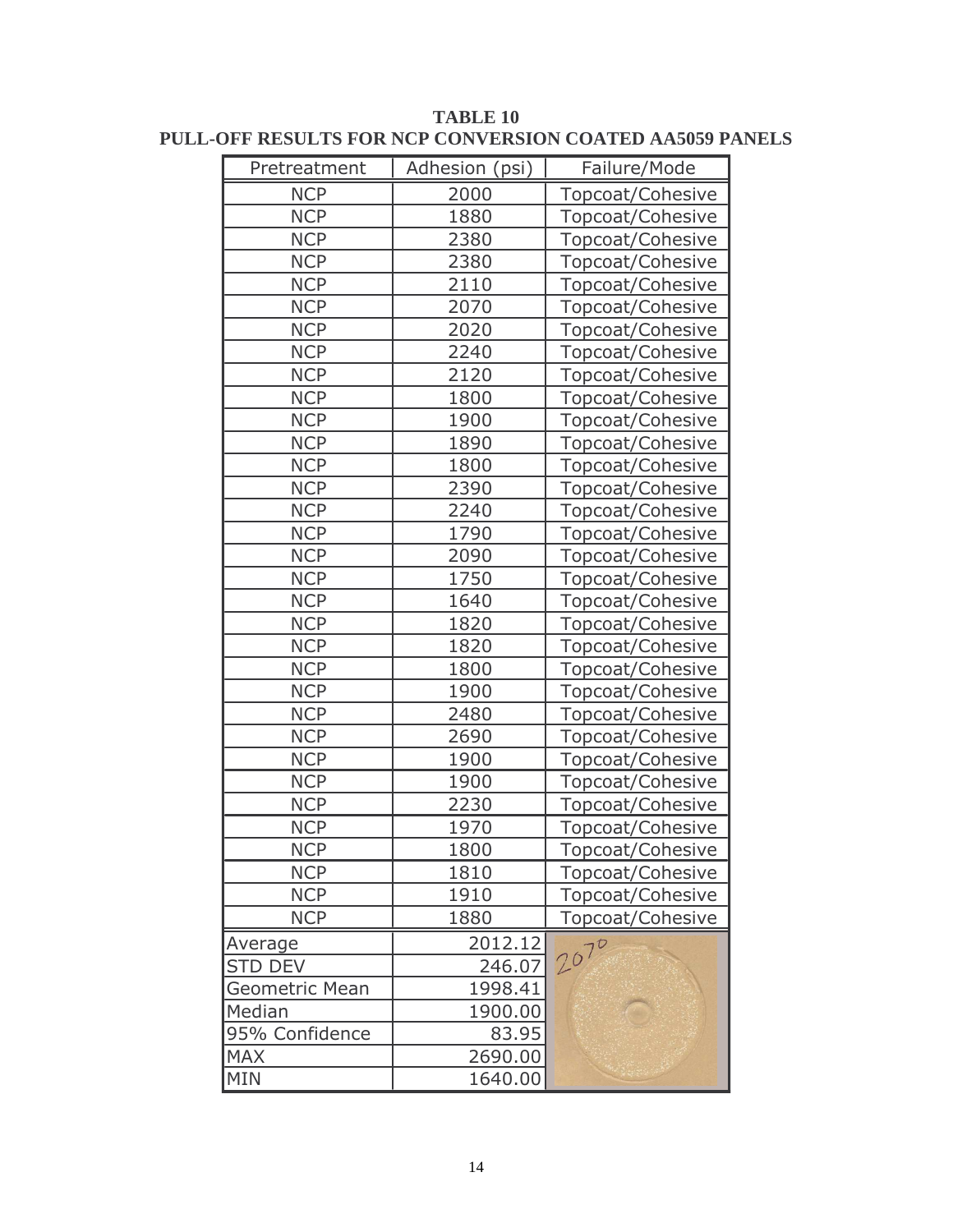| Pretreatment   | Adhesion (psi) | Failure/Mode     |
|----------------|----------------|------------------|
| <b>TCP</b>     | 1970           | Topcoat/Cohesive |
| <b>TCP</b>     | 1860           | Topcoat/Cohesive |
| <b>TCP</b>     | 1960           | Topcoat/Cohesive |
| <b>TCP</b>     | 2170           | Topcoat/Cohesive |
| <b>TCP</b>     | 1920           | Topcoat/Cohesive |
| <b>TCP</b>     | 1980           | Topcoat/Cohesive |
| <b>TCP</b>     | 2120           | Topcoat/Cohesive |
| <b>TCP</b>     | 1860           | Topcoat/Cohesive |
| <b>TCP</b>     | 1710           | Topcoat/Cohesive |
| <b>TCP</b>     | 1750           | Topcoat/Cohesive |
| <b>TCP</b>     | 2240           | Topcoat/Cohesive |
| <b>TCP</b>     | 1770           | Topcoat/Cohesive |
| <b>TCP</b>     | 1940           | Topcoat/Cohesive |
| <b>TCP</b>     | 2140           | Topcoat/Cohesive |
| <b>TCP</b>     | 2010           | Topcoat/Cohesive |
| <b>TCP</b>     | 2310           | Topcoat/Cohesive |
| <b>TCP</b>     | 1890           | Topcoat/Cohesive |
| <b>TCP</b>     | 2090           | Topcoat/Cohesive |
| <b>TCP</b>     | 1930           | Topcoat/Cohesive |
| <b>TCP</b>     | 1800           | Topcoat/Cohesive |
| <b>TCP</b>     | 2200           | Topcoat/Cohesive |
| <b>TCP</b>     | 1920           | Topcoat/Cohesive |
| <b>TCP</b>     | 2120           | Topcoat/Cohesive |
| <b>TCP</b>     | 2030           | Topcoat/Cohesive |
| <b>TCP</b>     | 2000           | Topcoat/Cohesive |
| <b>TCP</b>     | 2080           | Topcoat/Cohesive |
| <b>TCP</b>     | 1910           | Topcoat/Cohesive |
| <b>TCP</b>     | 1980           | Topcoat/Cohesive |
| <b>TCP</b>     | 1700           | Topcoat/Cohesive |
| <b>TCP</b>     | 1880           | Topcoat/Cohesive |
| Average        | 1974.67        |                  |
| <b>STD DEV</b> | 154.82         | 200              |
| Geometric Mean | 1968.82        |                  |
| Median         | 1965.00        |                  |
| 95% Confidence | 55.40          |                  |
| <b>MAX</b>     | 2310.00        |                  |
| MIN            | 1700.00        |                  |

**TABLE 11** PULL-OFF RESULTS FOR TCP CONVERSION COATED AA5059 PANELS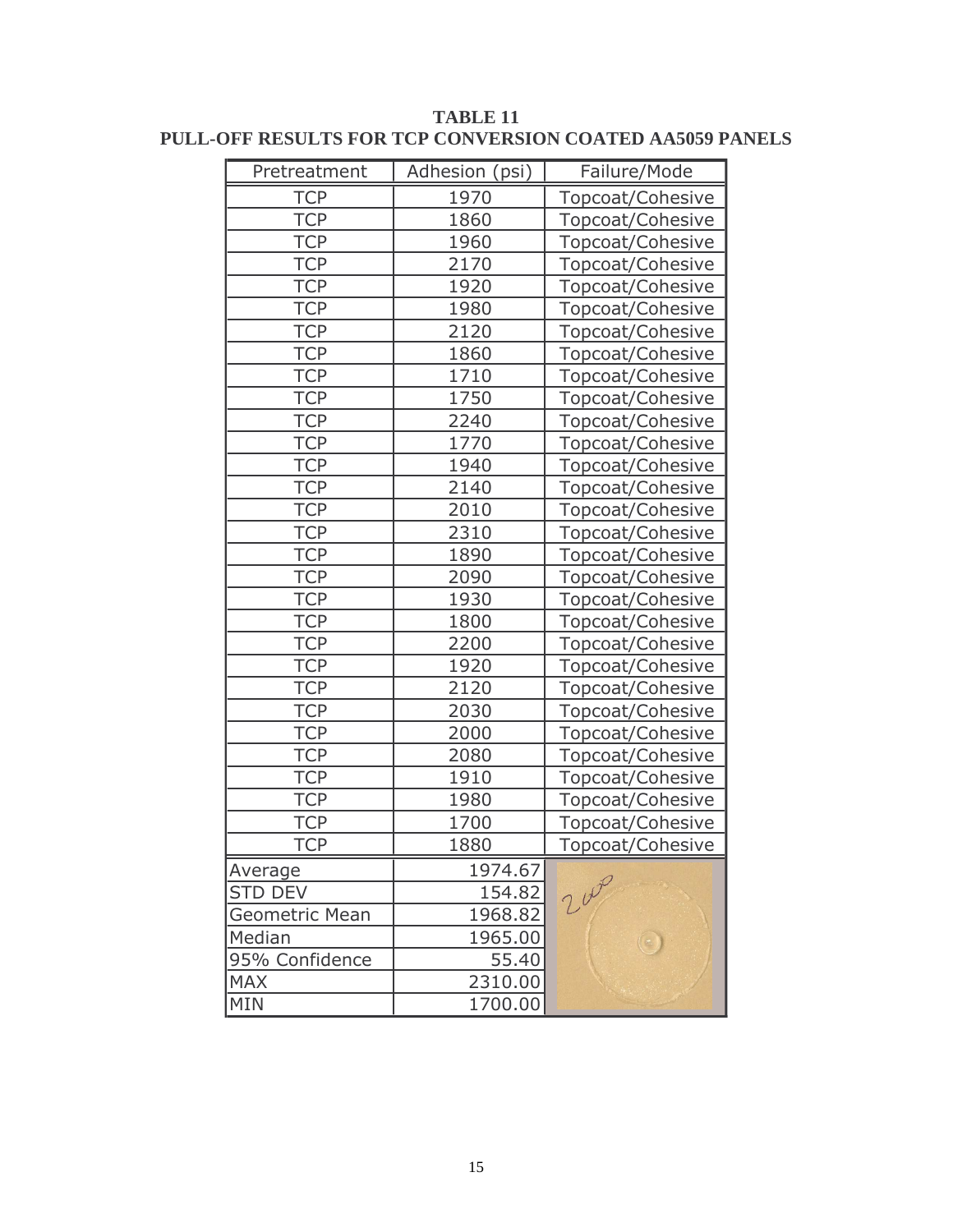| Preparation           | Adhesion (psi) | Failure/Mode     |
|-----------------------|----------------|------------------|
| <b>Abrasive Blast</b> | 2020           | Topcoat/Adhesive |
| <b>Abrasive Blast</b> | 1800           | Topcoat/Adhesive |
| <b>Abrasive Blast</b> | 1790           | Topcoat/Adhesive |
| <b>Abrasive Blast</b> | 1870           | Topcoat/Adhesive |
| <b>Abrasive Blast</b> | 1800           | Topcoat/Adhesive |
| <b>Abrasive Blast</b> | 1600           | Topcoat/Adhesive |
| <b>Abrasive Blast</b> | 1780           | Topcoat/Adhesive |
| <b>Abrasive Blast</b> | 1630           | Topcoat/Adhesive |
| <b>Abrasive Blast</b> | 1390           | Topcoat/Adhesive |
| <b>Abrasive Blast</b> | 1520           | Topcoat/Adhesive |
| <b>Abrasive Blast</b> | 2000           | Topcoat/Adhesive |
| <b>Abrasive Blast</b> | 1650           | Topcoat/Adhesive |
| <b>Abrasive Blast</b> | 1450           | Topcoat/Adhesive |
| <b>Abrasive Blast</b> | 1800           | Topcoat/Adhesive |
| <b>Abrasive Blast</b> | 1730           | Topcoat/Adhesive |
| <b>Abrasive Blast</b> | 1520           | Topcoat/Adhesive |
| <b>Abrasive Blast</b> | 1420           | Topcoat/Adhesive |
| <b>Abrasive Blast</b> | 1510           | Topcoat/Adhesive |
| <b>Abrasive Blast</b> | 1630           | Topcoat/Adhesive |
| <b>Abrasive Blast</b> | 1250           | Topcoat/Adhesive |
| <b>Abrasive Blast</b> | 1870           | Topcoat/Adhesive |
| <b>Abrasive Blast</b> | 1990           | Topcoat/Adhesive |
| <b>Abrasive Blast</b> | 1860           | Topcoat/Adhesive |
| <b>Abrasive Blast</b> | 1720           | Topcoat/Adhesive |
| <b>Abrasive Blast</b> | 2000           | Topcoat/Adhesive |
| <b>Abrasive Blast</b> | 1790           | Topcoat/Adhesive |
| <b>Abrasive Blast</b> | 1800           | Topcoat/Adhesive |
| <b>Abrasive Blast</b> | 1860           | Topcoat/Adhesive |
| <b>Abrasive Blast</b> | 1610           | Topcoat/Adhesive |
| <b>Abrasive Blast</b> | 1590           | Topcoat/Adhesive |
| <b>Abrasive Blast</b> | 1540           | Topcoat/Adhesive |
| <b>Abrasive Blast</b> | 1420           | Topcoat/Adhesive |
| Average               | 1694.06        | 1630             |
| <b>STD DEV</b>        | 198.80         |                  |
| Geometric Mean        | 1682.43        |                  |
| Median                | 1725.00        |                  |
| 95% Confidence        | 68.88          |                  |
| <b>MAX</b>            | 2020.00        |                  |
| <b>MIN</b>            | 1250.00        |                  |

**TABLE 12** PULL-OFF RESULTS FOR ABRASIVE BLAST PREPARED AA5059 PANELS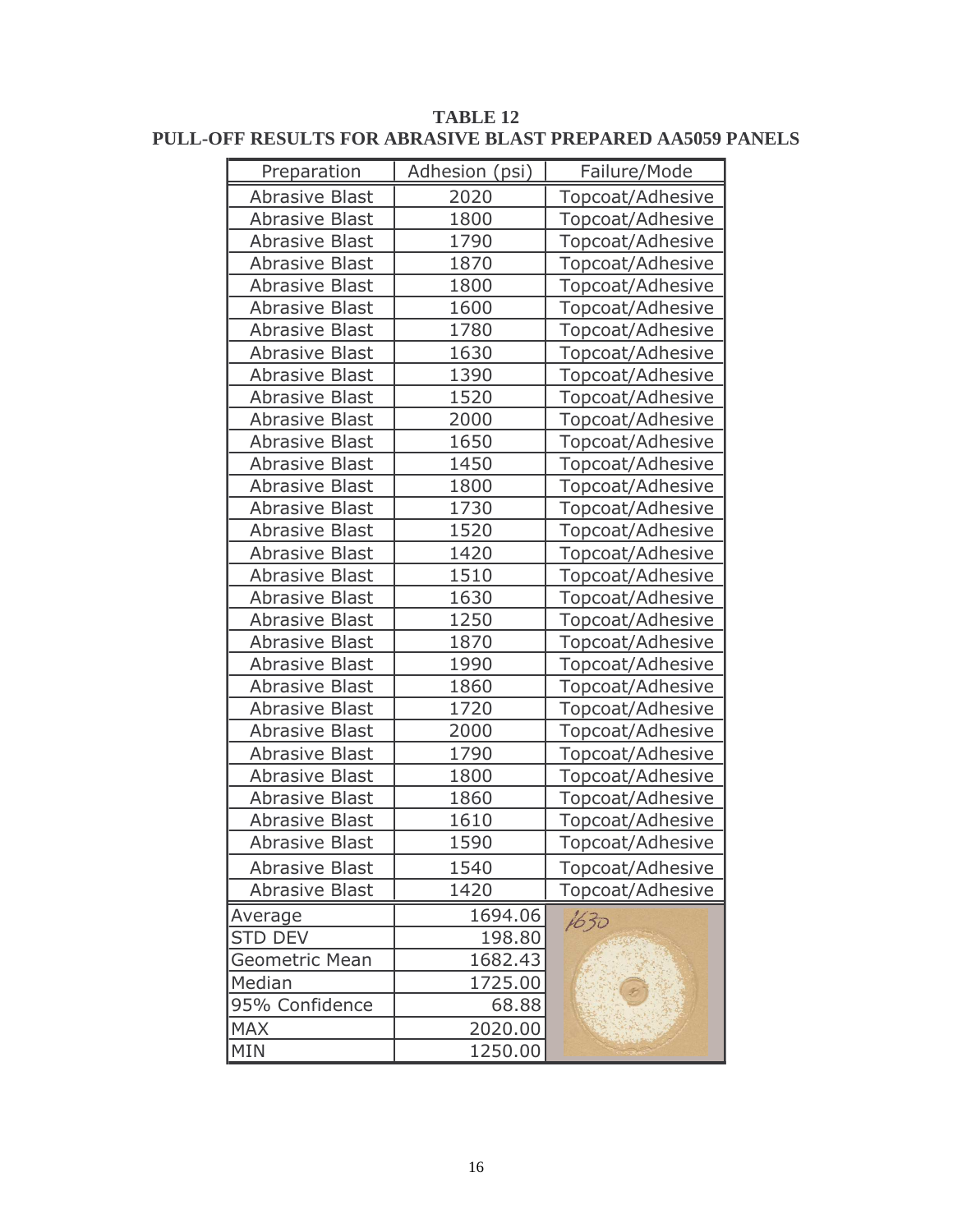#### **FIGURES**



# **FIGURE 1: AA5059 Test Panel Conversion Coating Processing Flowchart**



**FIGURE 2: Pull-Off Hydraulic Adhesion Test (ASTM D 4541)** 



 $(a)$  (b) **FIGURE 3: TCP Color Change on (a) AA5083 and (b) AA5059**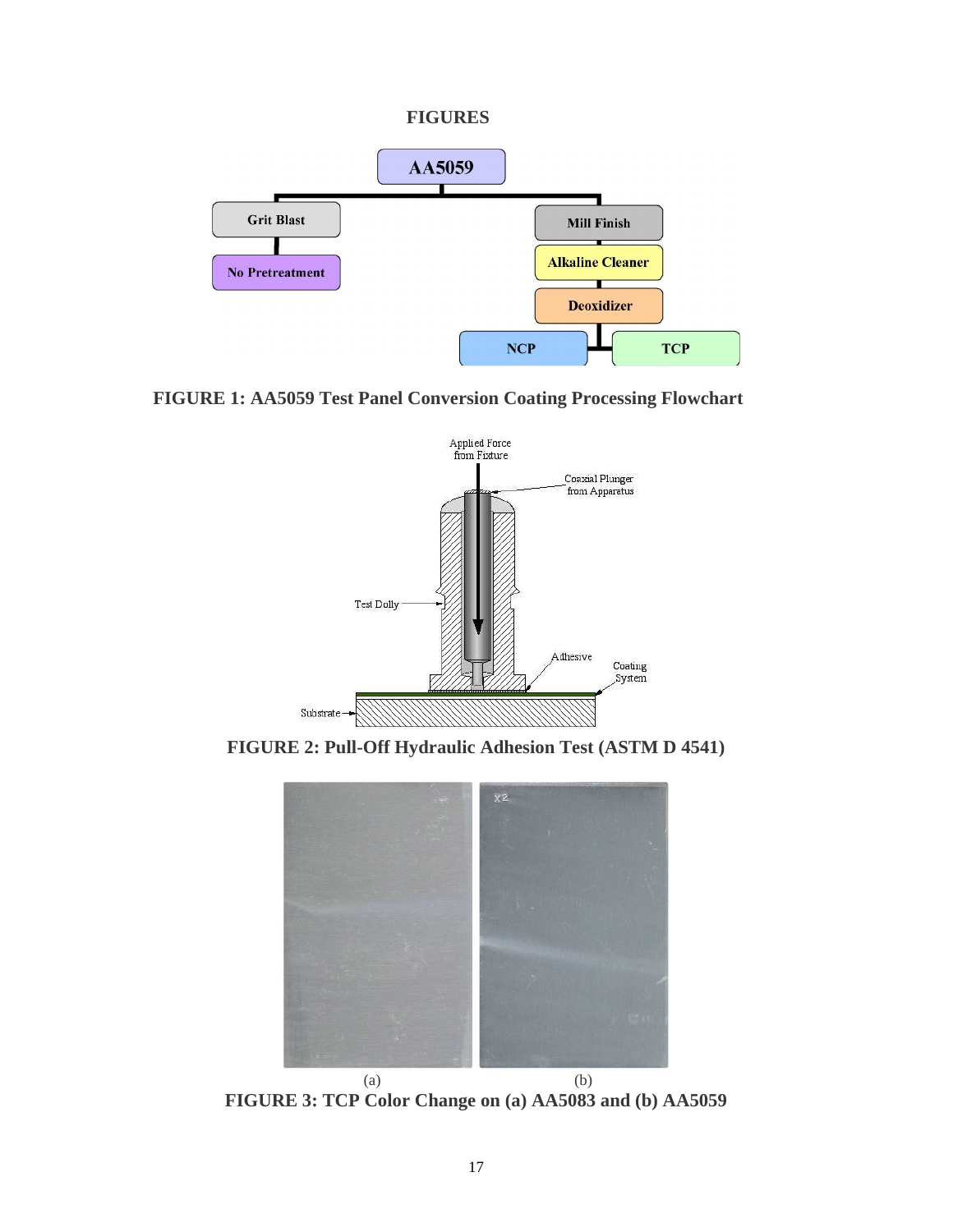

**FIGURE 4: Blistering Comparison Between Abrasive Blast Prepared Panel at (a) 168 Hours and (b) 4032 Hours of Salt Fog Exposure. (5.5X for lower images)**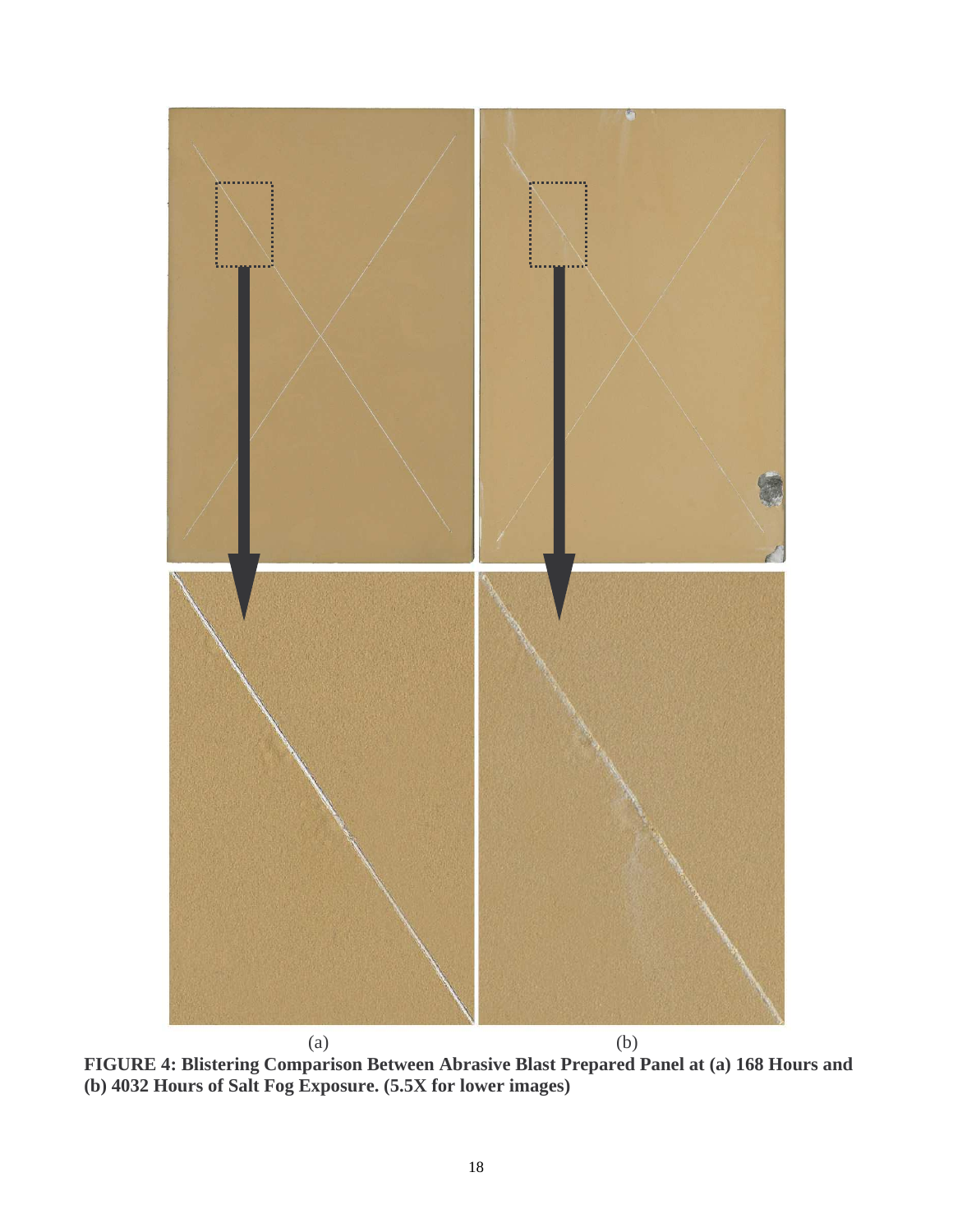

(a)  $(b)$  (c) **FIGURE 5: 200 Cycle GM 9540P Panels (a) NCP, (b) TCP, (c) Grit Blast** 



(a)  $(b)$  (c) **Figure 6: 1 Week 150**º**F Immersed Wet Adhesion Panels Representative Scans Showing Coating Surface Incisions and Corresponding Test Tape Back Sides, All Rated at 5A per ASTM D 3359A (a) NCP, (b) TCP, (c) Grit Blast**